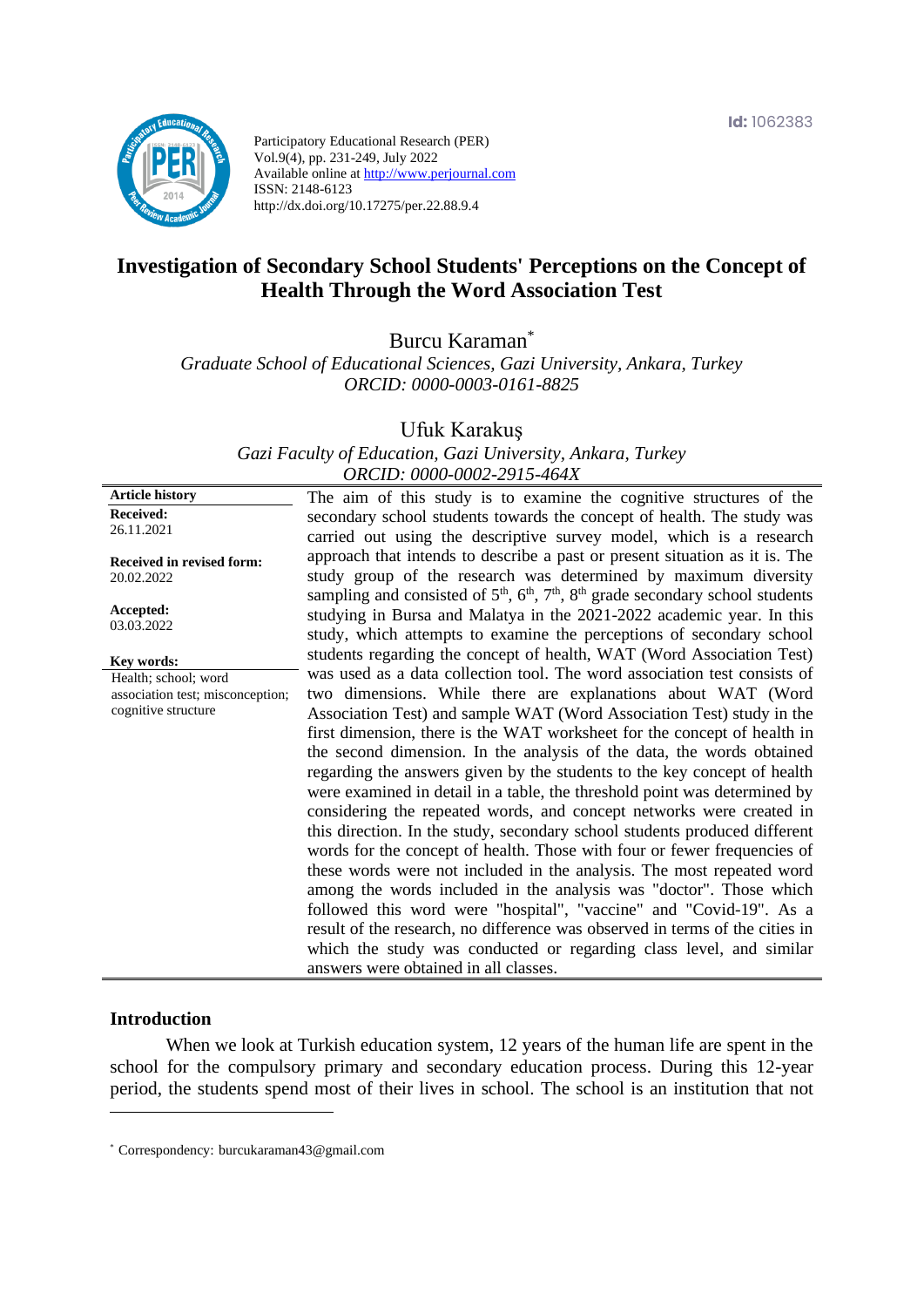only provides the students with cognitive, affective, and psychomotor skills, but also contributes to their acculturation process. When considering this situation, it can be said that the school period is effective for students in order to obtain information about health, to protect and improve health. The school is important in order to provide individuals with a healthy lifestyle and to create a healthy society. Education and health are inseparable. Schoolbased programs and policies can be effective in solving many health problems (Vince-Whitman, Aldinger, Levinger & Birdhistle, 2000). Schools are effective institutions in terms of providing students with many educations such as health, nutrition, and physical activity after the family. Students not only participate in the socialization process at school, but also learn about their rights to health, acquire healthy eating habits and participate in physical activities (Vince-Whitman, Aldinger, Levinger, & Birdhistle, 2000; Wang, Gutin, Barbeau, Moore, Hanes, Johnson, Cavnar, Thornburg & Yin, 2008).

Families and schools, which provide students with a healthy lifestyle, offer important opportunities in order to create a healthy society. The basis of a happy and healthy society is to protect mental, physical, and social health (Centers for Disease Control and Prevention, 2016). It is getting common in Turkey as well as in the world where the solution of the problems related to the health problems of the students cannot be solved only with medical approaches, more permanent solutions can be produced with the joint studies of health and education experts (Kemn & Close, 1995; Lynagh, Knight, Schofield, Paras, 1999; Selekman, 2006). Education and training activities about healty given in schools do not only address students, but also the people or societies that those students can reach. Because it is possible to make the society healthier by transferring it to students, parents, and their close circles at schools (Selekman, 2006; Whitehead, 2006). The knowledge and experiences of students about health in schools affect health outcomes socially (Ma, Nolan & Smith 2018). In the relations between education and health, it is important for the school, teacher, and student to be in a relationship as a whole. Mahajan & Chunawala (1999) mention the importance of playing a constructive role in the communication between teachers and textbooks in this regard. According to researchers, creating a healthier and happier society and preventing the disease before it occurs are among the social, political, and economic policies of countries (Grossman, 2015; Kemn & Close, 1995; Selekman, 2006; Whitehead, 2006). In order to achieve these goals, it is necessary to create health awareness for students in schools. In schools which are named an educational environment, not only the subjects in the course are taught, but also positive health behaviors are given to the students. From a health perspective, they can affect their own family, close environment and even society when students attend education (Merten, Williams & Shiriver, 2009). It is estimated that the health habits acquired by the students during the academic years may contribute to the healthy behaviors of individuals throughout their lives. In this case, it shows that schools should not only provide students with academic knowledge and cognitive skills, but also learn the knowledge and skills that the individual will need throughout his life in order to create a healthy society (Bonell, Humphrey & Campbell, 2014).

Health is not only a field that concerns medical science, but also has social, cultural, economic, and political dimensions. In this regard, Cirhinlioğlu (2019) states that medicine is the last step, and the health of the individuals goes through many stages until they reach this stage although the subject of health is perceived as a subject of medicine. It is clear that the issue of health cannot be a phenomenon that can be resolved and improved only with the scope of medical science. Because health, first of all, is a social phenomenon. The fact that the society has knowledge, and a certain cultural background can be an indicator of improvement and development in related fields. Schools, which are the institutions where

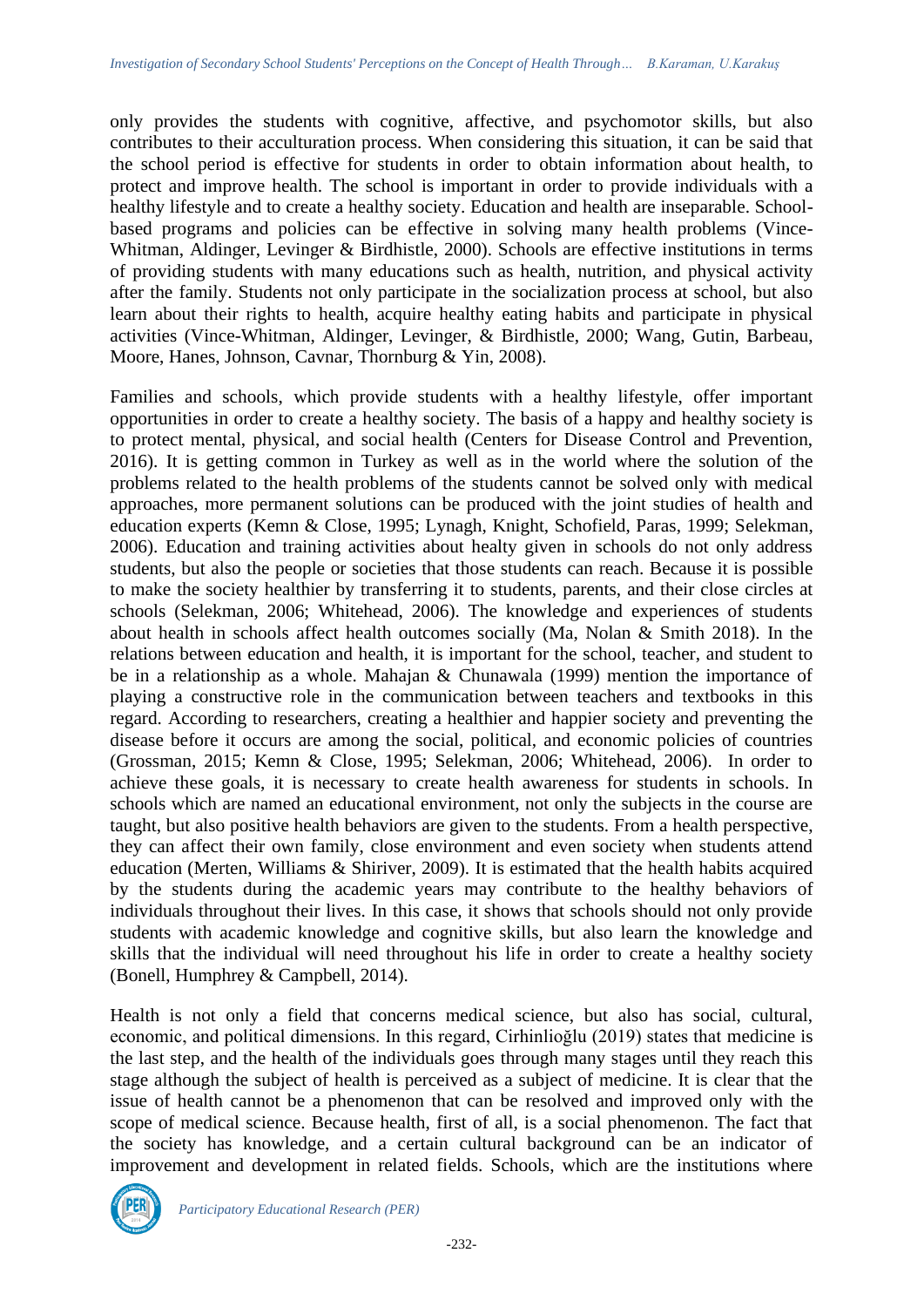fundamental rights and freedoms of individuals are taught formally, transfer these to students through relevant curricula. For example, in the social studies course, which aims to grow an active citizen, students are taught basic rights and freedoms and they are tried to gain skills on how to use them. One of the most fundamental rights of individuals is the right of health. The studies carried out have important problems in using the right of health, which is one of the most fundamental rights of individuals, and they remain silent on how they can be resolved as an individual.

Everything from the attitudes and behaviors of societies towards health, their individual and genetic characteristics, geographical conditions, to the structural patterns found in the cult of the society, concerns health. One of the ways to combat illness and health problems is to get to know the society and culture. For this purpose, it is considered that the thoughts about health of the students studying in schools that contribute to the socialization and acculturation process of individuals are important. For this purpose, it is aimed to reveal the cognitive structures of secondary school students towards the concept of health through word association test, based on the fact that it is necessary to conduct a study on what students understand from the concept of health.

The concept of health is not merely the absence of disease or infirmity, but a state of complete physical, social, and mental well-being (World Health Organization [WHO], 2017). They are comprehended as much as traits that individuals perceive based on their own experience. It can always be discussed whether the perceived features are exactly the same as the real ones (Başıbüyük, Doğan, Gürses & Yazıcı, 2004). The fact that the perceived features do not comply with the real features causes individuals to experience misconceptions. Misconceptions are ways of thinking that contradict scientific facts and are formed by individuals before teaching or during the teaching process and they are resistant to classical teaching techniques (Kabapınar, 2003). Tsai and Huang (2002) suggest that studies on students' cognitive structures can help teachers understand students' misconceptions. The reason for this is that cognitive structures provide information about what students know or not (Kurt, Ekici, Gökmen, Aktaş & Aksu, 2013). When teachers can learn about what students know and don't know, teachers will assess the extent to which students have mastered a particular subject and will be able to identify misconceptions. Guess-observeexplain, concept cartoons, drawings, structured grid, diagnostic branched tree, discussion about concepts and events, conceptual change approach, teaching sheets, meaning analysis chart, word association test are the main methods and techniques used to eliminate misconceptions. One of them is word association tests (Uzunkaya, 2007). The word association test is one of the oldest and most widely used techniques used to analyze the cognitive structure of individuals and the connections between concepts in this structure, and to determine whether the relations between the concepts in the memory of individuals are sufficient (Hovardas & Korfiatis, 2006; Kostova & Radoynovska, 2008; Shavelson, 1974).

Bahar, Johnstone, and Sutcliffe (1999) define the word association test as a technique that reveals the relationships between concepts in the cognitive structure of the student and helps to determine whether the relationships between concepts in long-term memory are sufficient or meaningful. Word Association Tests are used for different purposes in revealing students' perceptions, identifying misconceptions, determining students' readiness level, and establishing conceptual relationships.

When the literature is scanned, it is seen that various studies have been carried out with the word association test (Cachapuz & Maskill, 1987; Cardellini & Bahar, 2000; Çiftçi, 2009;

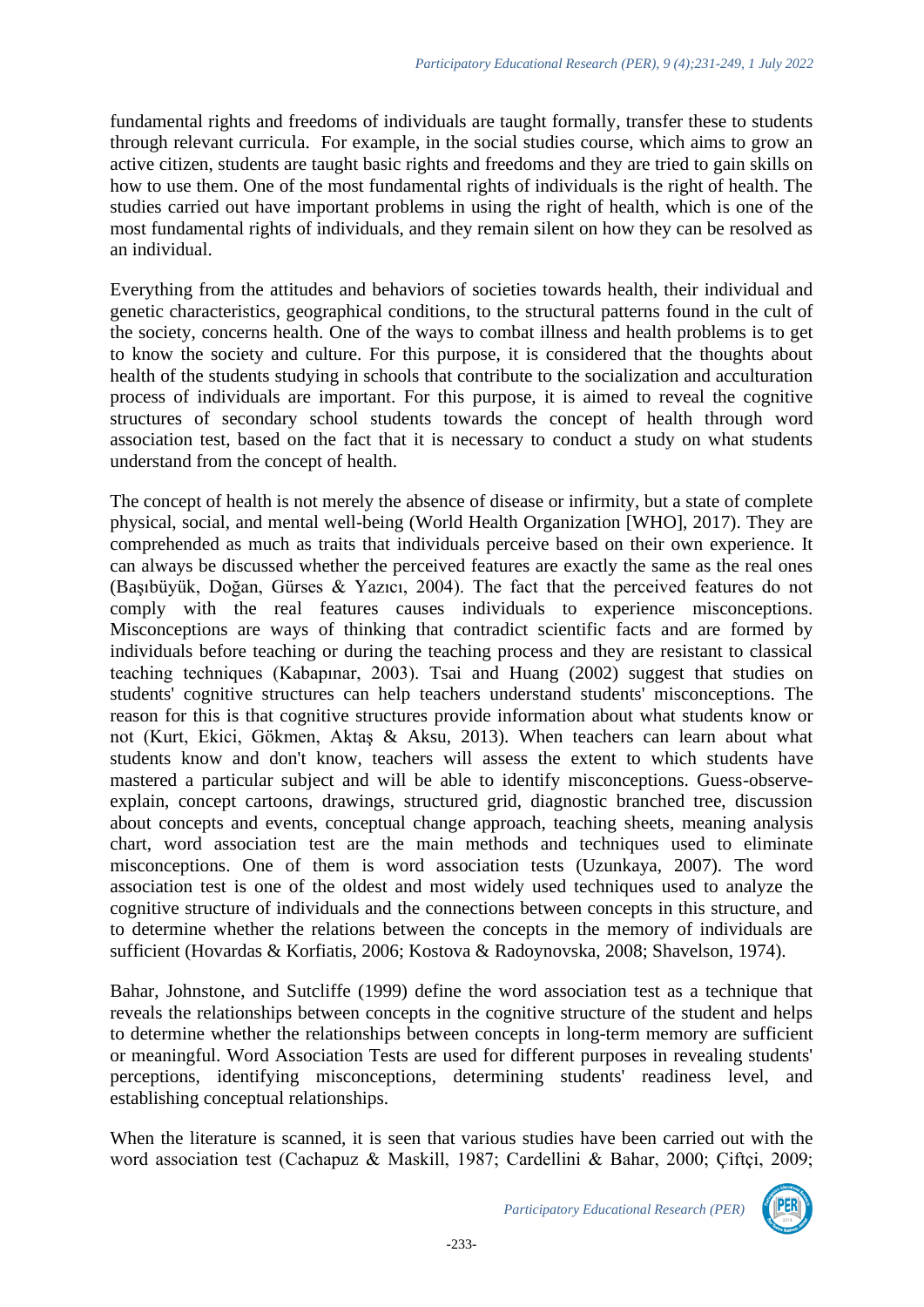Deveci, Çengelci Köse & Gürdoğan Bayır, 2014; Ercan, Taşdere & Ercan, 2010; Işıklı, Taşdere & Göz, 2011; Johnstone & Moynihan, 1985; Karakuş, 2019; Şimşek, 2013; Tokcan & Yiter, 2017; Ürek & Dolu, 2020; Yel & Çetin, 2019). However, there is no similar study conducted with students on the concept of health, which is an important concept. With this research, it is expected to fill this gap. The aim of this research is to examine the cognitive structures of the secondary school students towards the concept of health by using the word association test. For this purpose, answers to the following questions were sought:

- (1) How are the cognitive structures of secondary school  $5<sup>th</sup>$  grade students regarding the concept of health?
- (2) How are the cognitive structures of secondary school  $6<sup>th</sup>$  grade students regarding the concept of health?
- (3) How are the cognitive structures of secondary school  $7<sup>th</sup>$  grade students regarding the concept of health?
- (4) How are the cognitive structures of secondary school  $8<sup>th</sup>$  grade students regarding the concept of health?

### **Method**

### *Research Model*

The survey model is a research approach that aims to describe a past or present situation as it is (Karasar, 2014). A descriptive survey model was used in this study, which aims to examine the cognitive structures of secondary school students regarding the concept of health. Descriptive studies describe a particular relationship situation as it exists. In survey models, researchers define the tendencies of the data instead of making precise explanations (Creswell, 2017). The word association test tries to describe the structure that exists in the minds of the students in terms of its structure as what the students have in their minds just now. Therefore, descriptive survey model is used in this study. In addition, when the relevant literature is examined, it is seen that word association studies are carried out in the type of descriptive scanning model (Sert, 2021; Şimşek, 2013; Tokcan & Yiter, 2017; Yavaş, 2021; Yılmaz, 2019). In this study, the current situation was tried to be determined by using the word association test since it was aimed to examine the perceptions of the secondary school students towards the concept of health.

#### *Working Group*

The study group of the research consisted of 202 secondary school students selected from secondary schools in the central districts of Bursa and Malatya. The data of the research were collected from 5<sup>th</sup>, 6<sup>th</sup>, 7<sup>th</sup>, 8<sup>th</sup> grade students in the fall semester of the 2021-2022 academic year. Of these students, 100 (48 Boys, 52 Girls) were from Malatya and 102 (49 Boys, 53 Girls) were from Bursa, 42 of them were from  $5<sup>th</sup>$  grade, 70 of them from  $6<sup>th</sup>$  grade, 45 of them were from  $7<sup>th</sup>$  grade, 45 of them were  $8<sup>th</sup>$  grade. Convenience/easily accessible sampling method, one of the purposive sampling methods, was used in the selection of the participants. The reason why the study group to take part in the research was preferred is that easy accessibility contributes to the implementation process of the research economically in terms of money, time, and space (Merriam, 2013; Yıldırım & Şimşek, 2018). The main reason why the research was chosen in accordance with the convenience/easily accessible sampling method can be explained by the fact that the researchers met with the teachers and

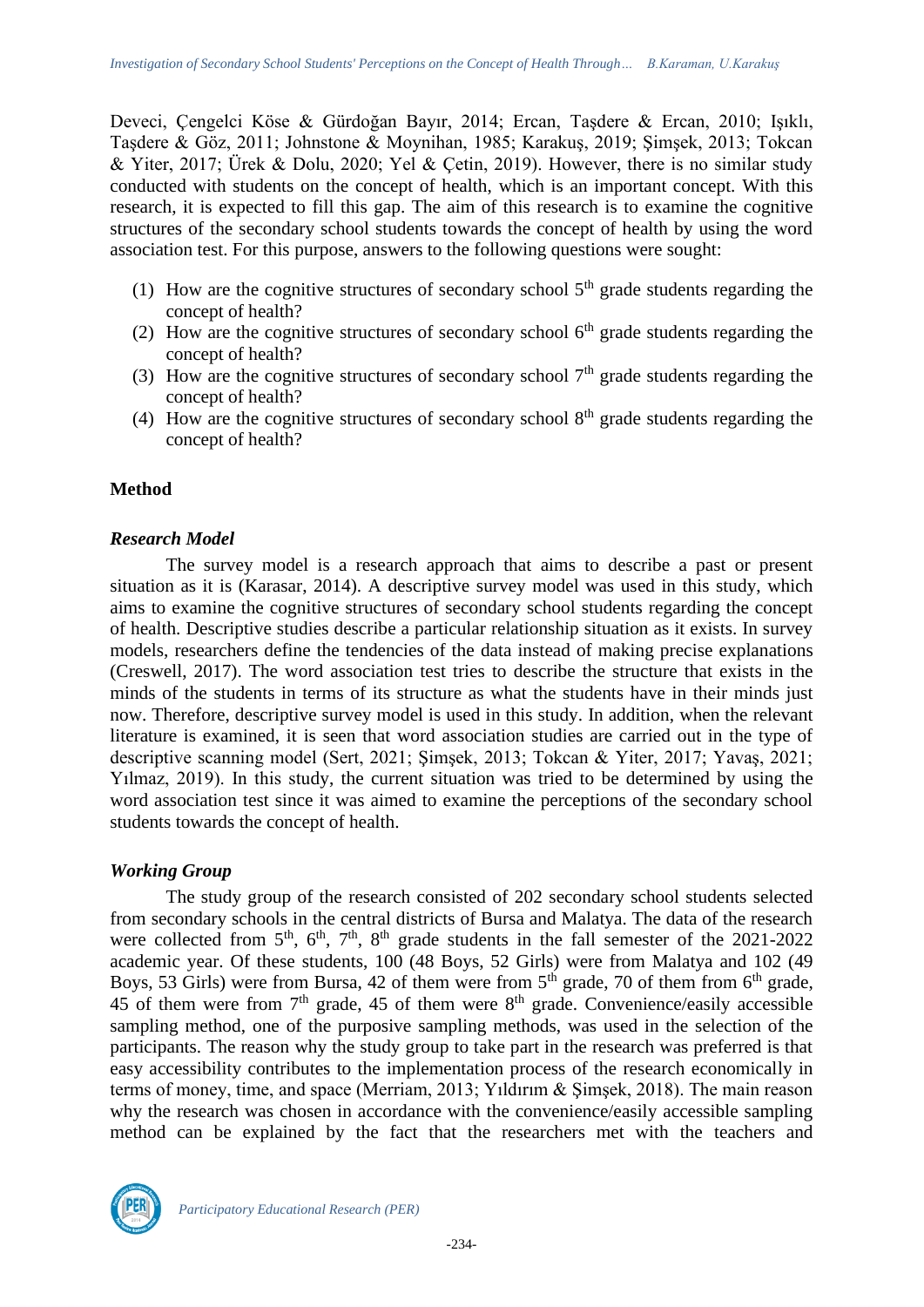administrative staff working in the schools. This situation made the implementation of the research easier.

## *Data Collection Tools and Data Collection*

The word association test (WAT) was used as a data collection tool in the research. In the data collection tool. There is a sample word association study which was created with a different concept and explanations about the WAT. Then, there is the word association worksheet for the concept of health in Table 1. Data collection tools were applied face to face by the researcher by giving necessary information before the application. Necessary information was given to the students about the data collection tool and one minute was given for each answer. The students were asked to write down the first answer concepts that came to mind regarding the key concept within this one-minute period.

At the stage of the development of the data collection tool by the researcher, two doctoral faculty members and an expert from the field of social studies education were consulted. In addition to expert opinions, a pilot study was conducted to test the suitability of data collection tools for the secondary school students. The data collection tools developed for this purpose were used in secondary schools  $5<sup>th</sup>$ ,  $6<sup>th</sup>$ ,  $7<sup>th</sup>$ ,  $8<sup>th</sup>$  grade, which did not participate in the application. It was applied to grade students. The data obtained from 40 students participating in the pilot application were evaluated. The recommended time for each key concept of the word association test is stated in the relevant literature as 30 seconds for high school and the older individuals, and 45-60 seconds for individuals who are younger (Karaduman, 2016; Özcan & Tavukçuoğlu, 2018; Taşdere, Özsevgeç & Türkmen, 2014). However, during the pilot application, it was determined that the secondary school  $5<sup>th</sup>$ ,  $6<sup>th</sup>$ ,  $7<sup>th</sup>$ ,  $8<sup>th</sup>$  grade students had difficulties in writing the answer words in 45 seconds, and by consultation with the expert opinion, it was decided to consider this time to one minute (60 seconds) for the real application. The key concept of health was determined for the Word Association Test (WAT) used in the study. Two field experts were consulted during the selection of health concepts.

Before starting the application, explanations were made about the word association test and examples from different applications were given. The students were given one minute for each concept. During this time, the students wrote down the answer words related to the key concept that they thought. In order for the students to allocate equal time to each concept in the test, the next key concept was passed after the time given for each concept expired. Each key concept is written one under the other on a single page. This case was conducted to prevent the risk of writing a chain response word. Because, if the student does not return to the key concept every time he writes a word, instead of the key concept, he can write the words that come to his mind as an answer. This undermines the purpose of the test (Bahar & Özatlı, 2003).

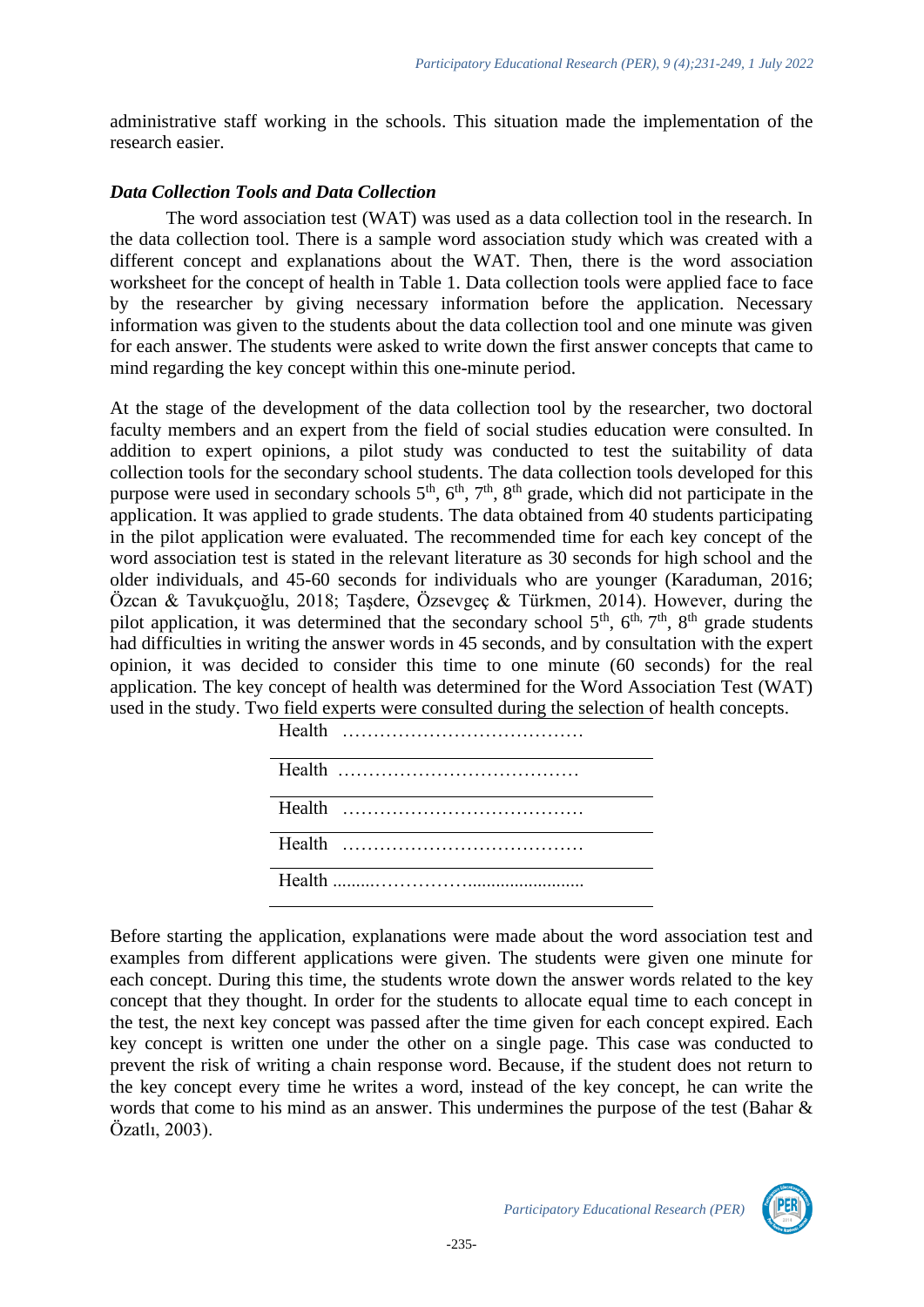### *Data Analysis*

Before examining the data obtained from the research, the answer sheets of the secondary school students were numbered from 1 to 202. Then, in order to evaluate the word association test results, the answers given to the key concepts were carefully calculated and tabulated. The words obtained related to the concept of health were examined in detail in the form of a table. The threshold value was determined by considering the repeated words in the table. The threshold value of the answer words and their frequencies were examined by 3 experts in the field. and it is determined as 15 and above, 14-10, 9 and 5 with the threshold value technique by Bahar, Johnstone and Sutcliffe (2019). According to this technique developed by Bahar, Johnstone and Sutcliffe (1999), for any key concept in the word association test, the answer given the most is used as the threshold value a certain number of times below the word. The answers above this response frequency are written in the first part of the concept network. Then, threshold value is pulled down at certain intervals and the process continues until all keywords are released in the concept network. Each threshold value represents the answer words that so many respondents responded to the key concepts. Then, concept networks were created in line with the threshold value. In these concept networks, the words found at with the threshold value in relation to the grade level are included. With the threshold value of 5 and above determined in the research, the words with less than 5 answers are not included in the concept network and are indicated as an appendix the under the tables. In order to eliminate the confusion in the concept networks, each color indicates a different class level. The answers written by the students are also shown with the color of the related grade level. In this context, the colors of the link arrows for the class level are as follows.

- Red color for  $5<sup>th</sup>$  grade level
- Yellow color for  $6<sup>th</sup>$  grade level
- Green color for  $7<sup>th</sup>$  grade level
- Blue color for  $8<sup>th</sup>$  grade level

## *Validity and Reliability Studies*

In the study, some strategies were applied to ensure reliability and validity in general. Precautions were taken in terms of credibility by asking people who have general knowledge about the research subject and who are specialized in scientific research and methods to examine the research in various dimensions. From the beginning of the study, during the development of data collection tools and especially during the analysis of the data, feedback was received from experts in the field and researchers who had previously conducted word association research, and their consistency was examined. The purpose of this is to reveal whether the researcher behaves consistently in all research activities by looking at the research from the outside (Yıldırım & Şimşek, 2018). The findings obtained as a result of data collection and analysis were reported in detail. In addition to these, the findings were described without interpretation and supported by visual elements.

#### **Findings**

Under this title, the data obtained as a result of the research are shown with the help of tables and concept networks. The words produced by secondary school students regarding the concept of health were first presented with a separate table for each grade level. Then, the concept networks where all grade levels were shown together were created according to the threshold values determined.

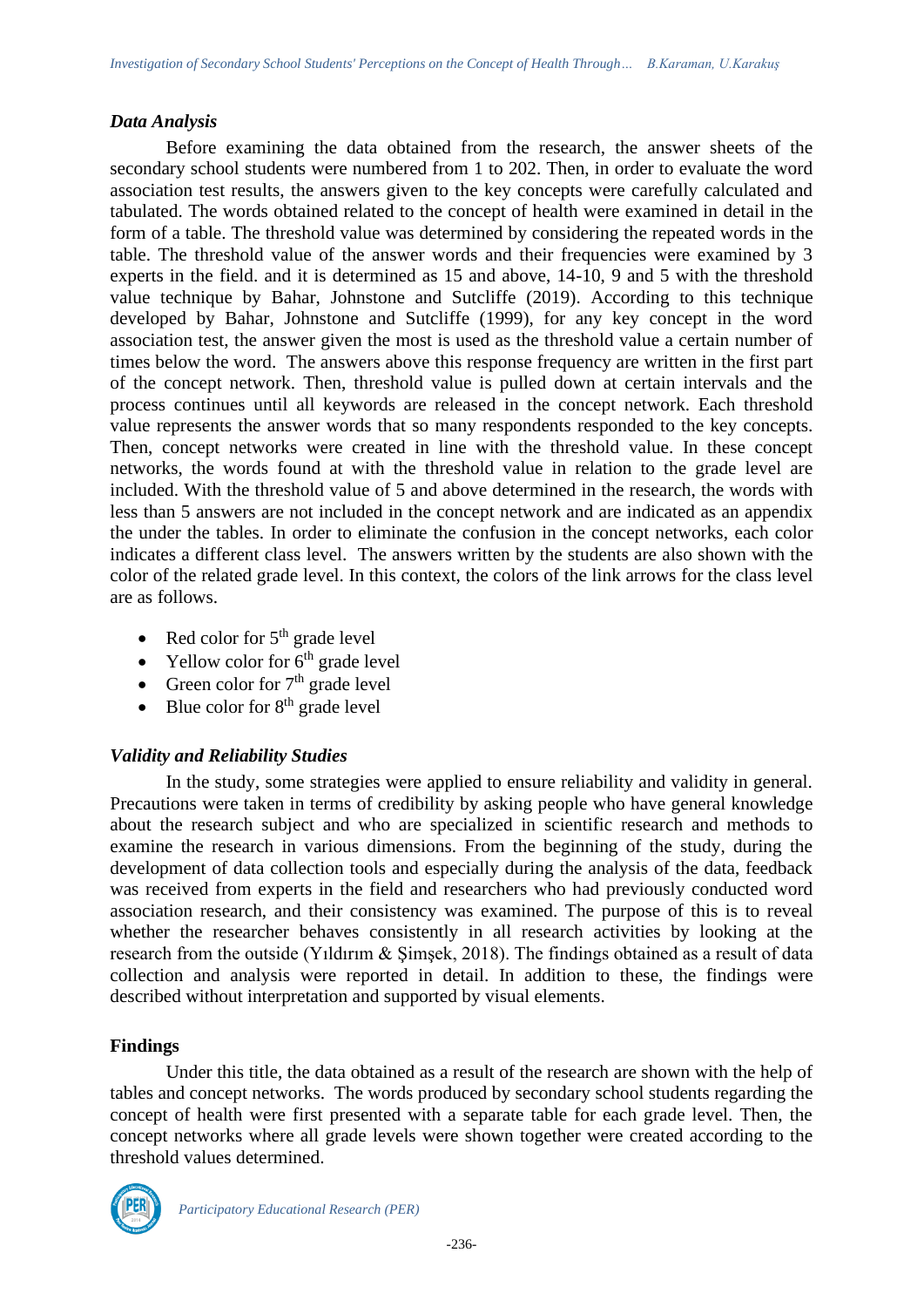| <b>Number</b> | <b>Response</b> |    | <b>Number</b> | <b>Response</b> |    |
|---------------|-----------------|----|---------------|-----------------|----|
|               | Doctor          | 18 |               | Corona          |    |
|               | Hospital        |    | 10            | Happiness       |    |
|               | Vaccine         | 10 |               | Injection       |    |
|               | Medicine        |    | 12            | Covid-19        |    |
|               | Peace           |    | 13            | Surgical mask   |    |
|               | Serum           |    | 14            | Healing         |    |
|               | Nurse           |    |               | Illness         |    |
|               | Healing         |    | 16            | Others          | 99 |

**Table 1.** The words which 5<sup>th</sup> grade students produced regarding the concept of health, and frequency values

80 different words were produced by the  $5<sup>th</sup>$  graders for the concept of health. 65 of these words were not included in the table because they were outside the determined the threshold values, only their names were given under the table. In other words, the words which were repeated with 4 times or less frequencies were excluded from the analysis. These words were not included in the concept network created. When the words produced by the  $5<sup>th</sup>$  graders were examined, it was seen that 15 words were included in the analysis and the most repeated word among them was "doctor"  $(f=18)$ .

The answers with a frequency of four and less than four, among the words created by the students related to the concept of health, were grouped under the "other option" in the table. The answers in the other option are as follows; cleaning, nutrition, Sinovac, Biontech, health worker, ambulance, family, family doctor, vigor, meat, comfort, allergy, trust, flu, milk, beauty, kindness, pharmacy, calmness, youth, butter, taking a shower, treatment, cupping, Acıbadem, health center, cologne, bicycle, protein, vitamin c, drink water, stethoscope, snacks, health center, health officer, burn desert, sport, meal, EMR, exercise, surgery, walking, child, disinfect, cottonseed oil, molasses, waking up early, potatoes, food, protection, getting sick, LFH (life fits home) code, stabbing, green tea, cucumber, massage, vitamin, xray, bacteria, sick, virus, life, football, hygiene, honey.

| <b>Number</b>  | <b>Response</b>     | ₽  | <b>Number</b> | <b>Response</b> |     |
|----------------|---------------------|----|---------------|-----------------|-----|
|                | Doctor              | 52 | 16            | Life            |     |
| $\overline{2}$ | Hospital            | 36 | 17            | Healing         | 6   |
| 3              | <b>Nurse</b>        | 25 | 18            | Fruit           | 6   |
| 4              | Covid-19            | 20 | 19            | Being healthy   | 6   |
| 5              | Medicine            | 17 | 20            | Water           | 6   |
| 6              | <b>Illness</b>      | 17 | 21            | Healing         |     |
|                | Vaccine             | 17 | 22            | Pain            |     |
| 8              | Life                | 16 | 23            | Sinovac         |     |
| 9              | Nutrition           | 15 | 24            | Peace           |     |
| 10             | Cleaning            | 8  | 25            | Ambulance       |     |
| 11             | <b>Red Crescent</b> | 8  | 26            | Human           |     |
| 12             | Injection           | 8  | 27            | Virus           |     |
| 13             | Serum               | 7  | 28            | Heart           |     |
| 14             | Happiness           |    | 29            | <b>Biontech</b> |     |
| 15             | Corona              | 7  | 30            | Other           | 266 |

**Table 2.** The words which 6<sup>th</sup> grade students produced regarding the concept of health, and frequency values

186 different words were produced by  $6<sup>th</sup>$  graders for the concept of health. 157 of these words are not included in the table because they fall outside the determined threshold values, only their names are given under the table. In other words, the words which were repeated

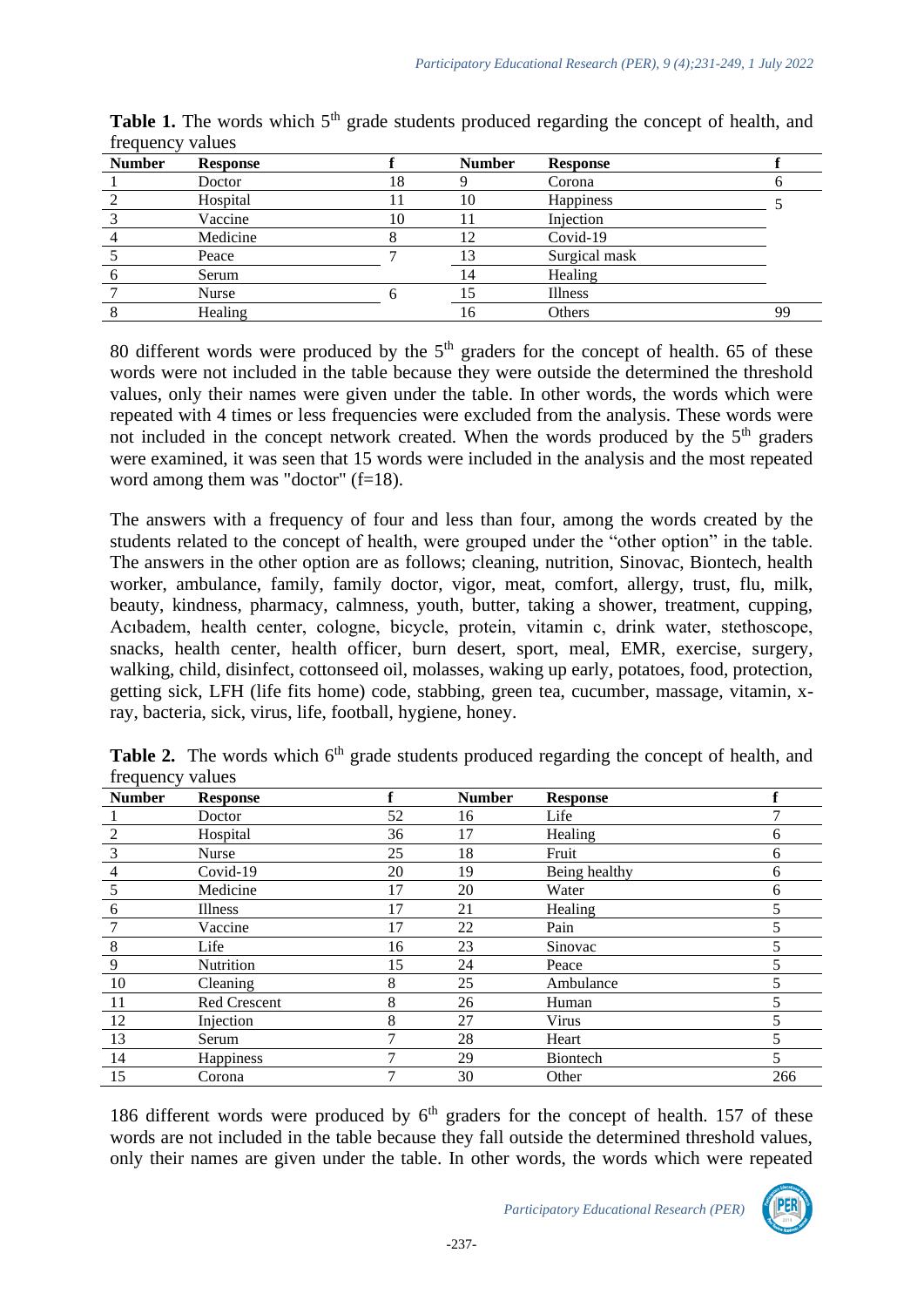with 4 times or less frequencies were excluded from the analysis. These words were not included in the concept network created. When the words produced by the  $6<sup>th</sup>$  graders were examine, it is seen that 29 words were included in the analysis and the most repeated word among them was "doctor" (f=52).

The answers with a frequency of four and less than four, among the words created by the students related to the concept of health, were grouped under the "other option" in the table. The answers in the other option are as follows: flu, surgery, WHO, citizen, society, sport, patient, vitamin, lung, health center, distance, mask, allergy, healthy teacher, growing in a healthy way, vegetables, recovery, healthcare worker, x-ray, school, cupping, being vigorous, germ, diet, exercise, neurosurgeon, pharmacy, state, public, family, food, pleasure, antibiotic, brushing tooth, the friend who cannot be bought with money, friend, treasure, being sick, sick room, health center, intensive care, protein, health protection, stretcher, power, Green Crescent, world, disinfectant, surgeon, prescription, test, Fahrettin Koca, toothache, institution, fresh air, white color, plague, shelter, our health, village life, Hello 182, vitamin B12, nuts, tea, leech, chicken meat, apricot, EKG, pandemic, Biruni, treatment, public health, headache, not getting sick, what keeps us going, sore throat, elders, blood clot, stay at home, child, die, garlic, medical teams, physiotherapist, professor, joy, Uğur Şahin, the sign 'plus', Ankara, bacteria, immune system, good care, live, syringe, health home, heart attack, trust, bleach, ministry of health, communication, stomachache, protection, fearless, solid, my sister, coat, scarf , hat, snow, winter eating healthily, be energetic, test, ENT, cancer, hygiene, hes code, old age, substance abuse, disaster, obesity, cigarette, hygiene, pill, omega 3, health at home, (Social Security Organization for Artisans and the Self-employed) BAĞKUR (Social Insurance Agency), well-being, comfort , alcohol, milk, calcium, walnuts, organ, fish, vessel, molasses, body, bloodletting, sculpture, strength, sleep, tension, cooperation, immunity, protection, being healthy, liver, physician, running, tired, being healthy, death, body, energy, chronic illness, being positive.

| <b>Number</b> | <b>Response</b> |              | <b>Number</b> | <b>Response</b> |     |
|---------------|-----------------|--------------|---------------|-----------------|-----|
|               | Vaccine         | 14           | 11            | Injection       |     |
|               | Peace           | 12           | 12            | Distance        |     |
|               | Doctor          | 12           | 13            | Cancer          |     |
|               | Covid-19        | 10           | 14            | Chemotherapy    |     |
|               | Corona          | 8            | 15            | Surgical mask   |     |
|               | Medicine        |              | 16            | Biontech        |     |
|               | Healing         |              | 17            | Serum           |     |
|               | Sinovac         |              | 18            | Water           |     |
|               | Diet            | h            | 19            | Happiness       |     |
| 10            | Personal care   | <sub>6</sub> | 20            | Other           | 101 |

Table 3. The words which 7<sup>th</sup> grade students produced regarding the concept of health, and frequency values

69 different words were produced by  $6<sup>th</sup>$  graders for the concept of health. 50 of these words are not included in the table because they fall outside the determined threshold values, only their names are given under the table. In other words, the words which were repeated with 4 times or less frequencies were excluded from the analysis. These words were not included in the concept network created. When the words produced by the  $7<sup>th</sup>$  graders were examine, it was seen that 19 words were included in the analysis and the most repeated word among them was "vaccine" (f=14).

The answers with a frequency of four and less than four, among the words created by the

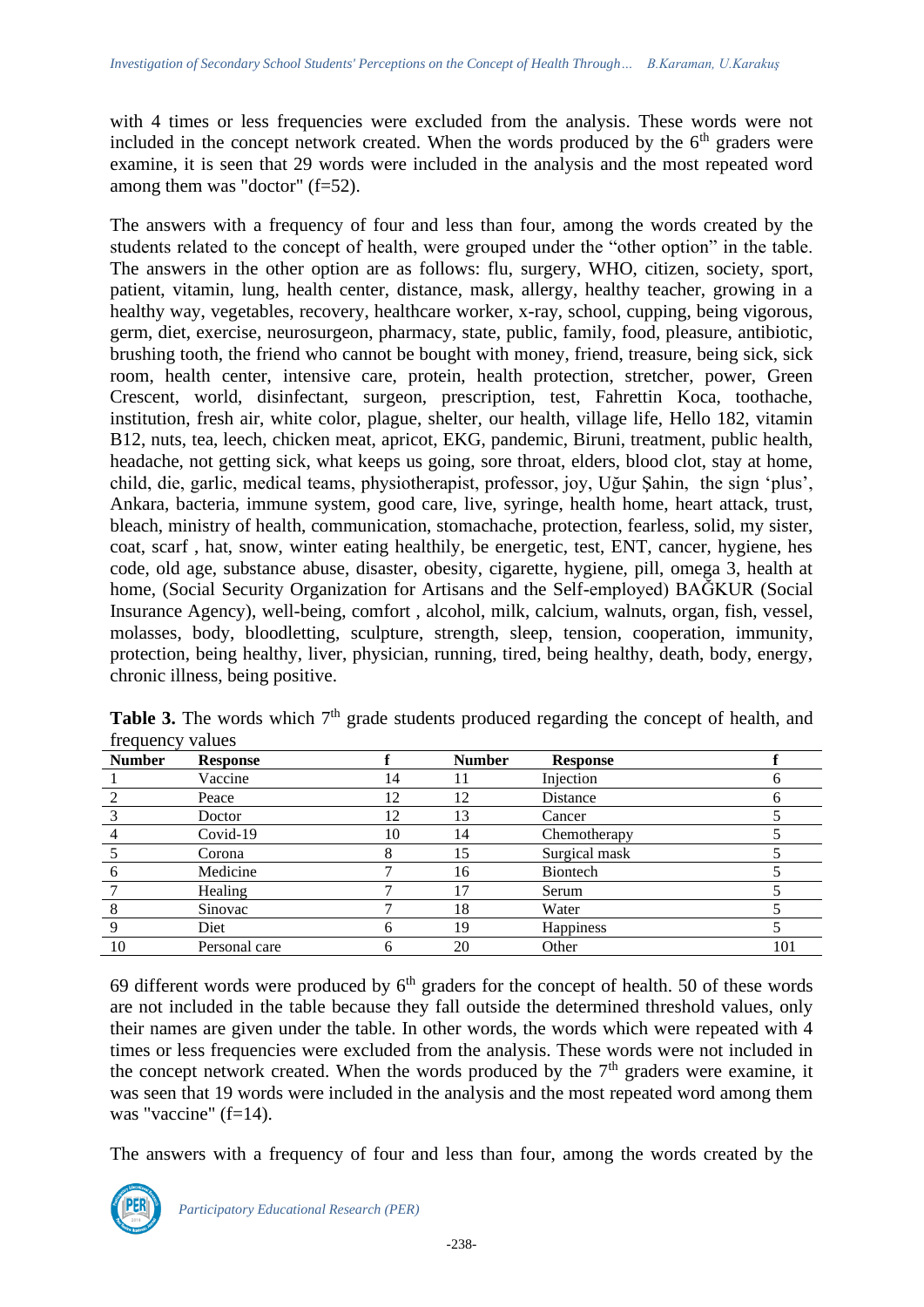students related to the concept of health, were grouped under the "other option" in the table. The answers in the 'other option' are as follows: parol, x-ray, fish, Uğur Şahin, Özlem Türeci, milk, lemon, sleep, analysis, CDAS (Central Doctor Appointment System), Fahrettin Koca, cholesterol, picnic, quality life, good nutrition, taekwondo, EMR, Ömer Özkan, Antibiotic, acupuncture, ginger, favicovir, LFH (Life fits at home), brushing teeth, honey, hospital, stream, test, vitamin C, exercise, baby, cleaning, healing, sun, painlessness, greenery, yoga, cupping, hygiene, Green Crescent, egg, cigarette, comfort, nutrition, vinegar , molasses, walking, iron, cycling.

| <b>Number</b> | <b>Response</b> |    | <b>Number</b> | <b>Response</b> |    |
|---------------|-----------------|----|---------------|-----------------|----|
|               | Vaccine         | 17 |               | Swim            |    |
|               | Peace           | 16 | 12            | Serum           | h  |
|               | Corona          | 15 | 13            | Injection       |    |
|               | Sinovac         | 14 | 14            | Protein         |    |
|               | Doctor          |    | 15            | Sport           |    |
|               | Medicine        |    | 16            | Health center   |    |
|               | <b>WHO</b>      |    | 17            | Love            |    |
|               | Covid-19        |    | 18            | Milk            |    |
|               | Healing         |    | 19            | Other           | 60 |
| 10            | Distance        |    |               |                 |    |

**Table 4.** The words which 8<sup>th</sup> grade students produced regarding the concept of health, and frequency values

45 different words were produced by  $8<sup>th</sup>$  grades for the concept of health. 27 of these words are not included in the table because they fall outside the determined threshold values, only their names are given under the table. In other words, the words which were repeated with 4 times or less frequencies were excluded from the analysis. These words were not included in the concept network created. When the words produced by the  $8<sup>th</sup>$  graders were examine, it was seen that 18 words were included in the analysis and the most repeated word among them was "vaccine" (f=17).

The answers with a frequency of four and less than four, among the words created by the students related to the concept of health, were grouped under the "other option" in the table. The answers in the 'other option' are as follows: analysis, Uğur Şahin, E-pulse, brushing teeth, olive oil, health, metabolism, healing, diet, garlic, fitness, obesity, vigor, happiness, Biontech, water, well-being, plates, running, orange, intensive care, genetics, vegetables , mask, fruit, molasses, exercise.

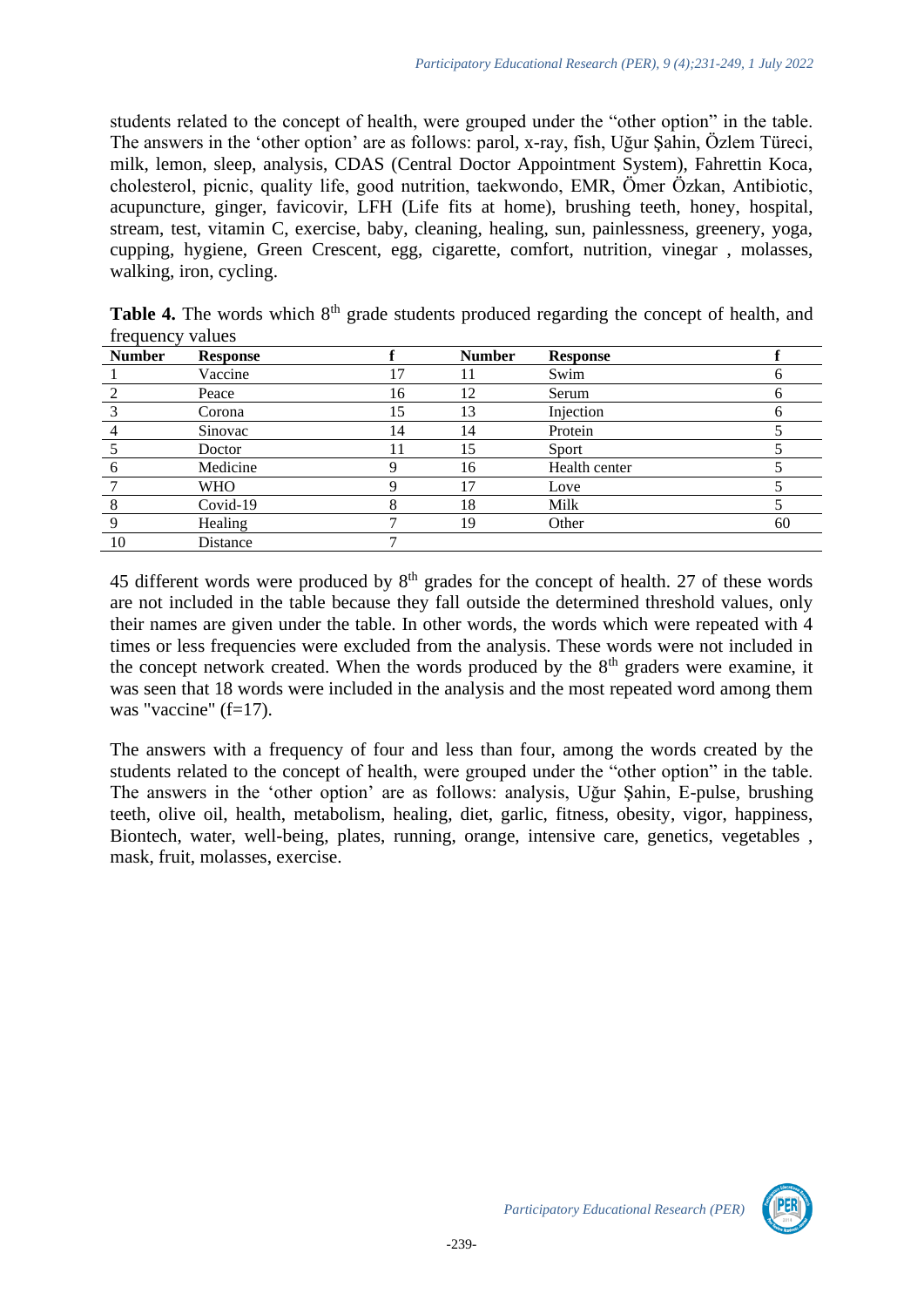

**Figure 1.** The concept network which was produced for threshold value 15 and above

Through figure 1, through which the concept network, revealing the class levels and words produced for the concept of health as a whole, is given, it is seen that there are 11 words (corona, peace, vaccine, doctor, Covid-19, nurse, life, nutrition, hospital, illness, medicine) in the concept network created with a threshold value of 15 and above. While one of these words is at the level of  $5<sup>th</sup>$  and  $6<sup>th</sup>$  grades, one of them is at the level of  $6<sup>th</sup>$  and  $8<sup>th</sup>$  grades, and 2 of them are at the level of  $8<sup>th</sup>$  grades, seven words are expressed only by the  $6<sup>th</sup>$  graders and were included in the threshold value of 15 and above. Considering the words that are mentioned at least 15 times in common at all grade levels, and also the words are given place the threshold value of 15 and above, it is noteworthy to state that there are no words produced jointly by all classes.



**Figure 2.**The concept network which was produced for threshold value of 10-14

When we look at figure 2, where the concept network, which reveals the class levels and words produced for the concept of health as a whole, is given, it is seen that there are 6 words in the concept network created with the threshold value of 10 and 14.While one of these words is jointly mentioned at the level of the  $5<sup>th</sup>$  and  $7<sup>th</sup>$  graders, and one of them is jointly mentioned at the level of the  $7<sup>th</sup>$  and  $8<sup>th</sup>$  graders, one of these words is mentioned at just only the level of the  $5<sup>th</sup>$  graders and one of them is mentioned at just only the level of the  $8<sup>th</sup>$ 

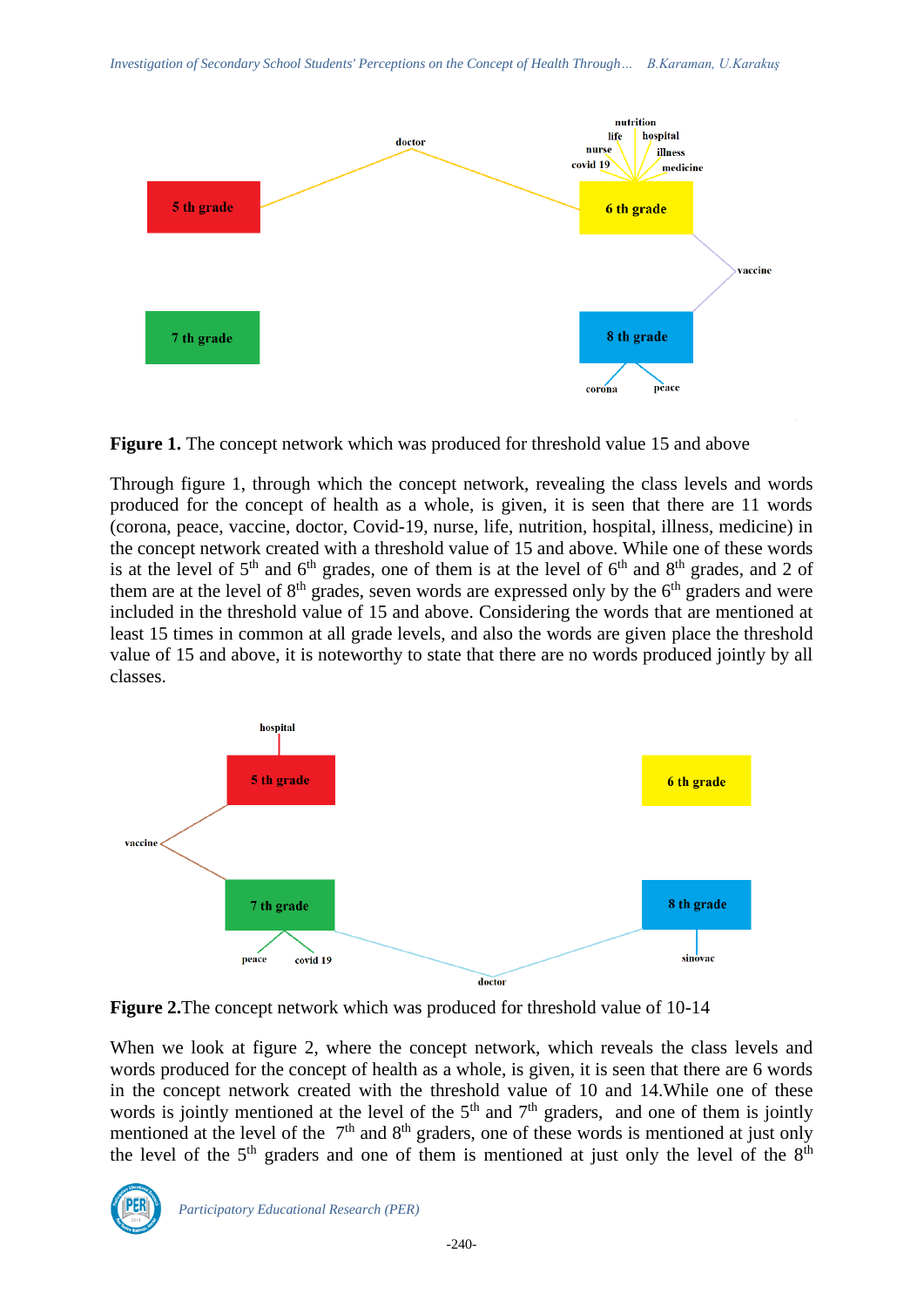

graders. As the threshold value of 15 and above, no words are also expressed jointly by all classes in this concept network.

**Figure 3.** The concept network which was produced for threshold value of 5-9

When we look at figure 3, where the concept network, which reveals the class levels and words produced for the concept of health as a whole, is given, it is seen that there are 37 words (illness, nurse, surgical mask, cancer, personal care, chemotherapy, diet, water, Biontech, Sinovac, medicine, Covid-19, distance, milk, protein, love, health center, WHO (World Health Organization), sport, swim, serum, injection, wellness, happiness, corona, healing peace, heart, pain, life, cleaning, being healthy, Red Crescent, ruit, human, virus, ambulance) in the concept network created with the threshold value of 10 and 14. While 3 of these words, injection, serum and wellness, are expressed by all classes; happiness and corona were expressed by Grades  $5<sup>th</sup>$ ,  $6<sup>th</sup>$  and  $7<sup>th</sup>$  and shown in dark pink in Figure 3; 2 of the words, healing and peace, were voiced by Grades  $5<sup>th</sup>$  and  $6<sup>th</sup>$  and shown in yellow in Figure 3; one of them, surgical mask, was expressed by  $5<sup>th</sup>$  and  $7<sup>th</sup>$  graders and shown in brown in Figure 3; 3 of them, water, Biontech, Sinovac were expressed by  $6<sup>th</sup>$  and  $7<sup>th</sup>$  graders and shown in light pink in Figure 3; 2 of the words, medicine, Covid-19, were expressed by  $5<sup>th</sup>$ ,  $7<sup>th</sup>$  and  $8<sup>th</sup>$ classes and shown in purple in Figure 3; one of them, distance, was expressed by  $7<sup>th</sup>$  and  $8<sup>th</sup>$ graders and shown in light blue in Figure 3. Twenty-three are included at the level of one class grade in this threshold value. It is seen that seven of these words, which are mentioned only one grade level, are expressed at the level of  $8<sup>th</sup>$  grade, four of them are expressed at the level of  $7<sup>th</sup>$  grade, ten of them are expressed at the level of  $6<sup>th</sup>$  grade, two of them are expressed at the level of  $5<sup>th</sup>$  grade. It is seen that the words in the threshold value of the interval 5-9 are more specific words than the other threshold values. It is also seen that there are more words at the threshold value. It could be said that the reason of this situation is related to the low frequency of the words that take place.

#### **Discussion and Conclusions**

In the study, 253 different words were produced by secondary school students regarding the concept of health. 81 words were included in the analysis while 172 of these words were not included in the analysis as they had 4 or less frequencies. The most repeated word among the words included in the analysis was "doctor". The words following this word were "hospital", "vaccine" and "Covid-19". When examine on a class level, the results are as following. With the help of the data obtained from the  $5<sup>th</sup>$  grades, it was seen that the most repeated words were "doctor", "hospital", "vaccine" and the least repeated word were "covid",

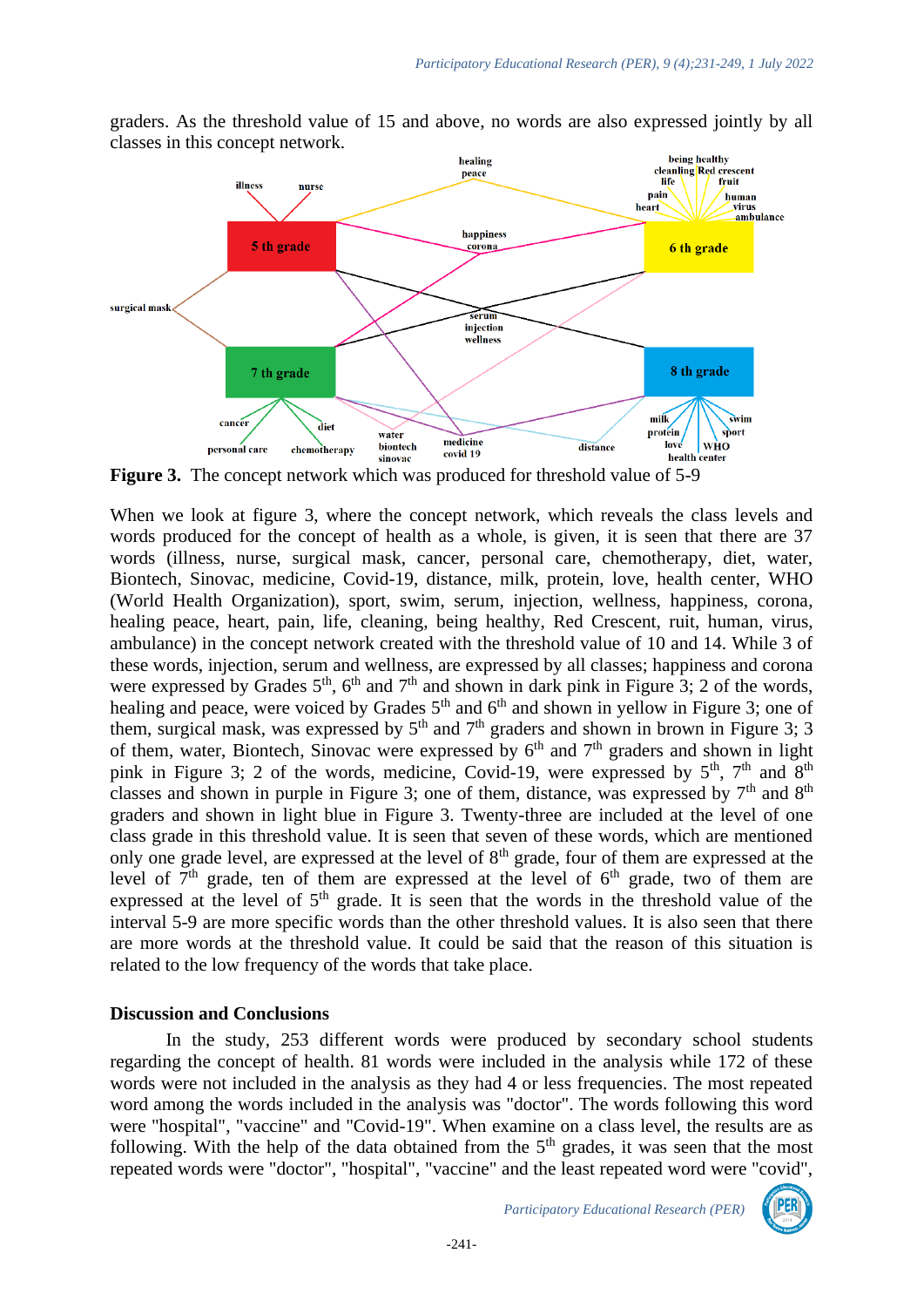"illness. When we looked into the data obtained from  $6<sup>th</sup>$  graders, the most repeated words were "doctor", "hospital", "nurse", "Covid-19", and at the least repeated words were "Biontech", "Sinovac", "vaccine". When we looked into the data obtained from the  $7<sup>th</sup>$  grades, the most repeated words were "vaccine", "peace", "doctor", "covid", the least repeated words were "happiness", "Biontech", "distance", "water". When we looked into the data obtained from 8<sup>th</sup> graders, the most repeated words were "vaccine", "peace", "corona", and the least repeated words were "love", "health center", "milk".

Considering the findings obtained from the research, the concepts of doctor, hospital and nurse are mentioned at all grade levels. It can be said that this result is similar to the results of the study of Mouratidi, Bonoti and Leondari (2016). In the study conducted by Mouratidi, Bonoti and Leondari (2016), the data obtained by depicting the concepts of illness and health with the drawings of 5-11-year-old children were divided into categories in terms of biomedical, psychological and lifestyle. In this study, hospital, nurse, doctors, disease, human body, drugs were classified in the biomedical category; sadness, fear lying in bed, tears, happiness, playing, going for a walk were classified in the psychological category; gymnastics, running, swimming, brushing teeth, fruits, vegetables, dietary supplements and vitamins were classified in the lifestyle category.

In the research, it was seen that being "doctor" and "hospital", the words which were the most repeated in the  $5<sup>th</sup>$  and  $6<sup>th</sup>$  grades, are focused on biological and physical problems related to health. It was determined that the most repeated word of  $7<sup>th</sup>$  and  $8<sup>th</sup>$  grades is "peace". Health is not just a biological phenomenon, it is defined as the state of being socially in peace and balance of individuals in that society (Lewis, 2001). The inner feelings and thoughts of  $7<sup>th</sup>$  and 8<sup>th</sup> grade students differ in the early stages of the transition to adolescence. As the social and emotional needs of the students who start to step into adolescence in this period, that they expect to have self-respect, interest and tolerance, being alone and want to be peaceful reveals the psychological state of the students at the age of this level (Sayıl, Uçanok & Güre, 2002). Therefore, it can be said that the students at the  $7<sup>th</sup>$  and  $8<sup>th</sup>$  grade associate health with social and psychological dimensions. In a study conducted by Reeve and Bell (2009), it is seen that children at the age of 11 associate the concept of freedom with the concept of health. When the literature is examined, it is seen that diseases prevent their health for a short time and they tend to use concepts such as health, happiness, and sadness for this when children's thoughts about illness and health are compared, (Altman & Revenson, 1985; Campbell, 1975; Natapoff, 1978; Schmidt & Frohling, 2000). In addition, it is seen that  $7<sup>th</sup>$  and  $8<sup>th</sup>$  graders frequently use the word "vaccine". In this case, it can be said that the frequent use of the vaccines developed against the Covid-19 epidemic, which affects the whole world has affected the students in terms of the effects on the individual and society. In the research, when considering the difference between cities, there is no difference between regions as well as between the grade levels. According to the results of the research, when the cognitive structures of the students are examined, it is seen that they associate the Covid-19 virus, which affects the world globally, with the concepts such as corona, covid, vaccine, Biontech, Sinovac, which get involved in human life and are often on the agenda in daily life. These concepts show that the elements that emerged after the pandemic process are at the forefront. These concepts show that they have an important place in the students' mental structures regarding the concept of health. It can be said that it is normal for a situation that has become a part of daily life to be in the cognitive structures of students. It is seen that people and institutions which are outside the threshold value take part such as Fahrettin Koca, Özlem Türeci, Uğur Şahin, World Health Organization, but frequently mentioned by the students. Apart from these results, students also have mental structures related to the concept of health,



*Participatory Educational Research (PER)*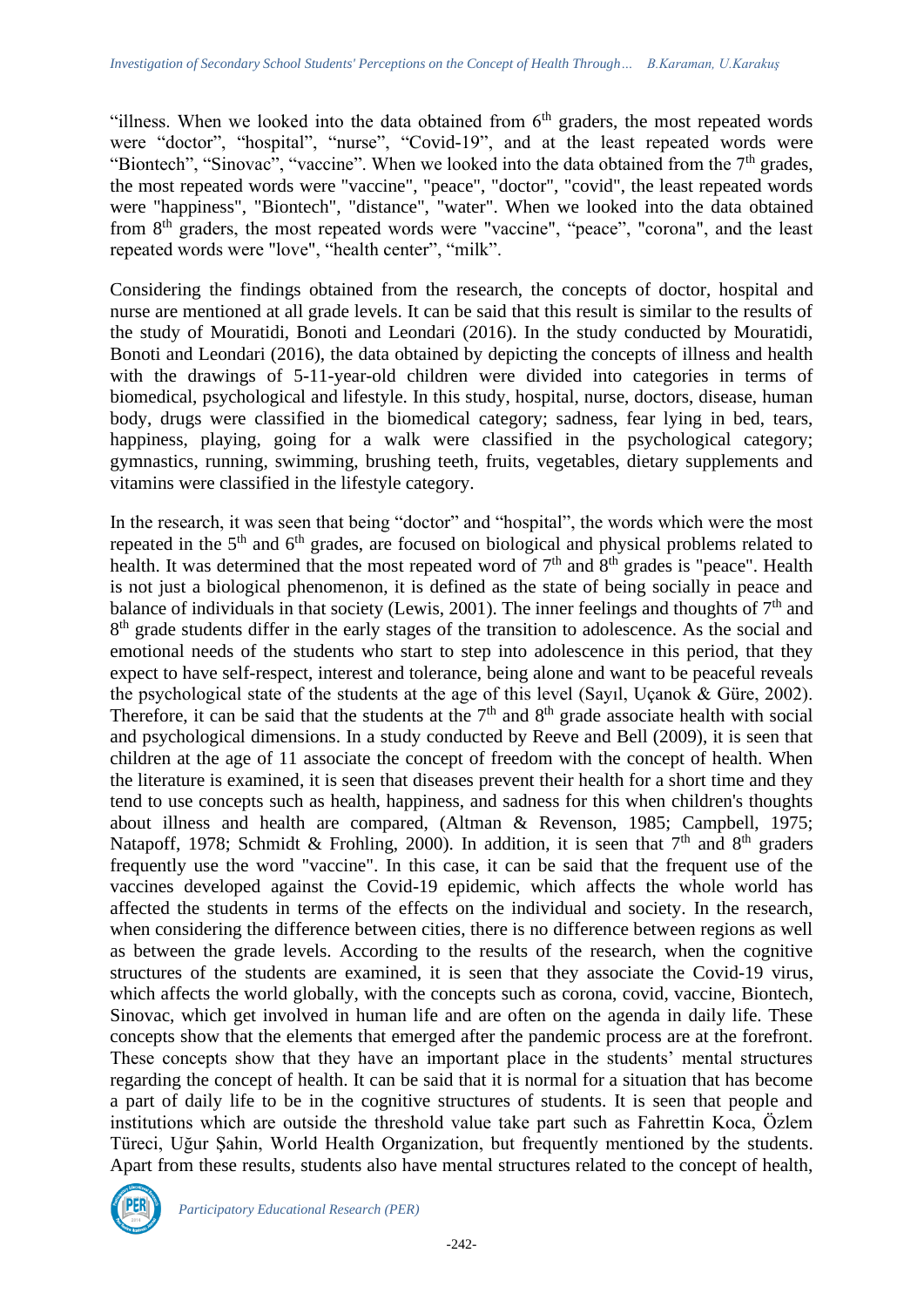in which is related to nutrition and sports.

This result of the research is consistent with the results of the article written by Reeve and Bell (2009) in which they discuss the health on the beliefs of children regarding the concepts of healthy and unhealthy. Reeve and Bell (2009) stated that children's practices such as nutrition (eating the yolk of the egg, apple, etc.), exercising, and eating fruit regularly emphasize the concept of healthy, however, computer games and watching TV excessively are associated with the concept of unhealthy as they negatively affect health. In addition to these, it has been reached that health and illness are not opposite ends of a continuum, but different overlapping concepts for children. In the research, children appear to make a wide variety of definitions of health, including principles of nutrition, plant growth, pleasant tastes and smells, the effect of gaining weight on health, germ-freeness, aesthetic integrity, and cleanliness. In this research, it has been used by the public in applications such as cupping, leech and cupping, which are alternative medicine applications.

According to these data obtained from the students, it is seen that the culture of the society in which they live is effective as the social determinant of health. Moscovici (1988) associates children's perceptions of illness and health with social and cultural context. In order to determine their social environment, people try to explain person, objects and behaviors by comparing each other by being shaped in the culture they live in. This situation also provides a framework in order to create the thinking and behavior of individuals. It is seen that the practices such as cupping, leech and bleeding by someone by cupping take place as a framework in the cultural thinking and behavior of the concepts acquired by the students from their immediate environment. Çetin, Özarslan, Işık and Eser (2012) collected the drawings of the students about the concept of health in different categories in their research, which aimed to determine the thoughts of 9th grade students about the concept of health by drawing and writing technique. When the categories are examined, the results obtained from the 9th grade students show similarities with the results obtained from this research. Çetin, Özarslan, Işık and Eser (2012) obtained the categories of being psychologically healthy, being physically healthy, being socially healthy, smiling face, physical strength, and human in the findings obtained from the definition of the concept of health. In this research, the expression of the concept of health with words such as peace, happiness, love, illness by the secondary school students shows that health is consistent with psychological and social health.

When we consider the other findings obtained from Cetin et al. (2012), high school students expressed their views on exercise, balanced diet, cleanliness, regular life, water, medicine and medical supplies, and clothing categories regarding the factors that protect health. In addition, the researchers obtained findings in the subcategories of disease, immunity, ill health, and vaccine in the drug category, and in subcategories such as fruit, vegetable, vitamin, breakfast, honey, egg, and milk in the nutrition category. These findings support the results of this study conducted with secondary school students. It is seen that secondary school students associate the words balanced nutrition, cleaning, water, medicine, fruit, vitamin, honey, milk and vaccine with the concept of health. In this respect, the results of both studies support each other.

The study conducted by Altman and Revenson (1985) examined beliefs about health and illness in a study group of 101 healthy children and young adolescents which were aged between 8 and 14 years. The data were collected by asking the participants to draw a picture of a sick person and with open-ended interview questions. It was seen that the younger children were more worried about catching childhood diseases such as chickenpox, while the

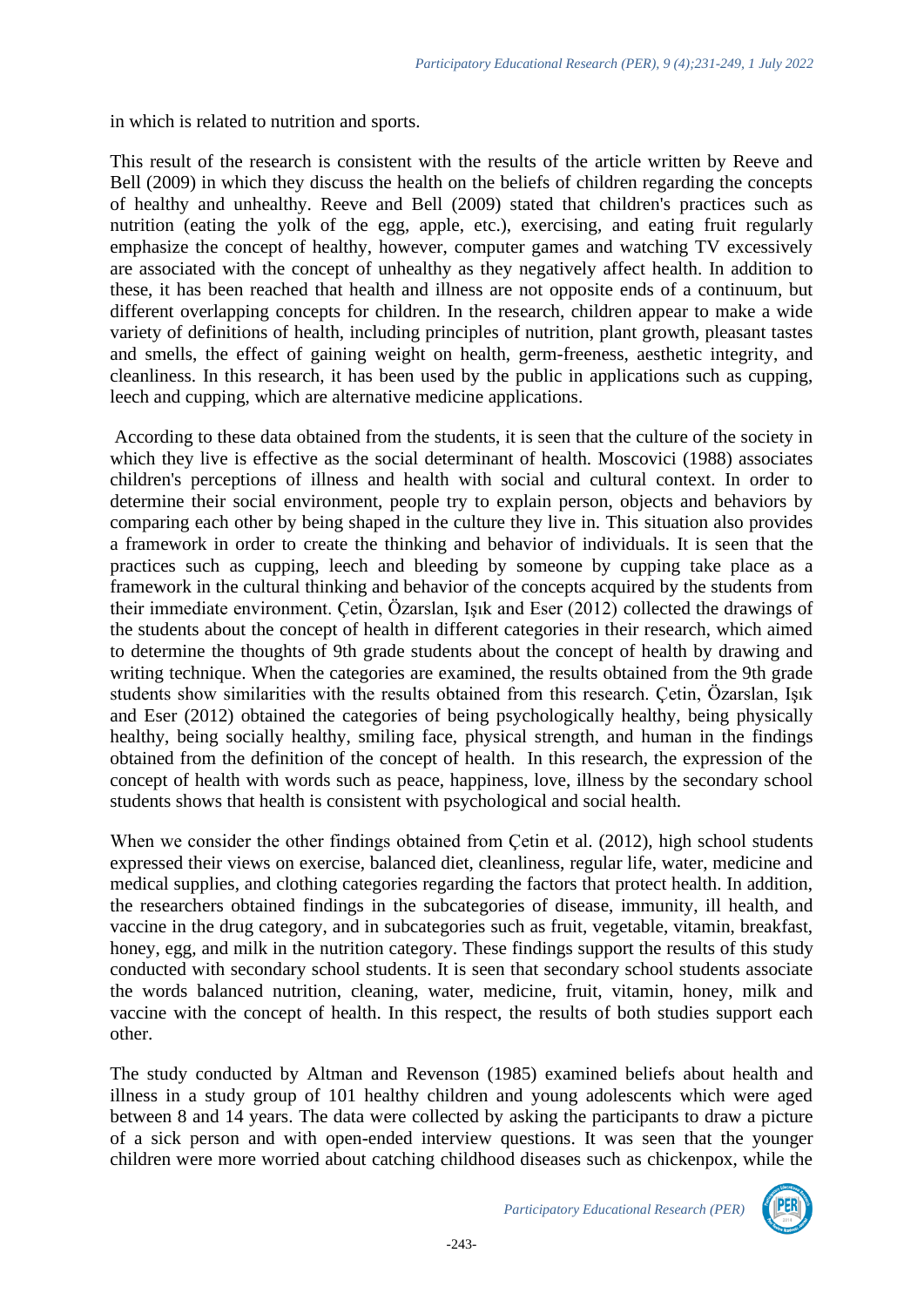oldest children (13-14 years old) were more concerned about important diseases and disabilities. Younger children more frequently mentioned behavioral actions, such as not eating right, as causes of illness, while older children focused on viruses, microbes or diseases, including contact with sick people. Younger participants also seemed to be more likely to cite current feelings of unhealthy as signs that they will get sick. In the study, it was found that various dimensions of health and disease differ according to the age variable. Younger children appear to be more concerned about their health than adolescents, but the younger children tend to evaluate their health more positively than older participants. However, in this study conducted with secondary school students through the word association test, it is seen that students associate words such as virus, germ, and bacteria with the concept of health. But, when grade levels are evaluated, it is not said that there are many differences related age about to the concept of health in the data obtained through the word association test.

When the literature is examined, studies have been conducted with variables such as children's perceptions of illness and health, age, experience, gender, and mother's perception (Fernandes, Liamputtong & Wollersheim, 2015; Koopman, Baars, Chaplin & Zwinderman, 2004; Piko, 2007; Williams & Binnie, 2002; Zaloudikova, 2010). In addition, there are studies comparing children's thoughts about the concepts of health and illness (Myant & Williams, 2005; Piko & Bak, 2006; Schmidt & Frohling, 2000; Zaloudikova, 2010). Studies have shown that children perceive the disease mostly based on their biological and medical characteristics (Fernandes et al., 2015; Piko & Bak, 2006; Schmidt & Frophling, 2000; Zaloudikova, 2010). On the other hand, it is seen that children also understand the social and emotional aspects of the concept of illness that delays health for a short time. They express not being able to participate in social life in cases of illness with words such as unhappiness and sadness, as well as being healthy as free and happy. This indicates the psychosocial aspects of the concept of health and show that children perceive the social dimensions of illness and the role of environmental health (Piko & Bak, 2006). For example, Fernandes et al., (2015), Piko & Bak, (2006), Zaloudikova (2010) included the impact of environmental conditions such as atmospheric pollution in the definition of illness in children.

In this research, it was found that middle school  $5<sup>th</sup>$ ,  $6<sup>th</sup>$ ,  $7<sup>th</sup>$  grade students did not perceive the use of words such as Covid-19, distance, vaccine, Biontech, Sinovac, distance and cleanliness in students based only on biological and medical characteristics, and it shows the effect of environmental conditions and world agenda on individual life is effective in terms of social and psychological aspects.

In addition, this study conducted, it is seen that some students associate the health with concepts such as peace, happiness, well-being, vigor, light-well and comfort. This may indicate that health has psychological effects on the students both physically and mentally. When considering the analyses obtained from the study, it is seen that the concept of health is generally mentioned in the relationship between medicine and biology and its psychological dimensions, but the concepts related to its social, economic, and political dimensions are not expressed much.

Students' perceptions and thoughts about the concept of health can affect their behaviors, feelings, and attitudes towards health (Boruchovitch, Mednick, 2002; Çetin, Özarslan, Işık & Eser, 2012). In this study, the relationships between the concepts in the cognitive structure of students about health are revealed by using the word association test, it is important to reveal the mental structures of the students in terms of determining the emotions, thoughts, and

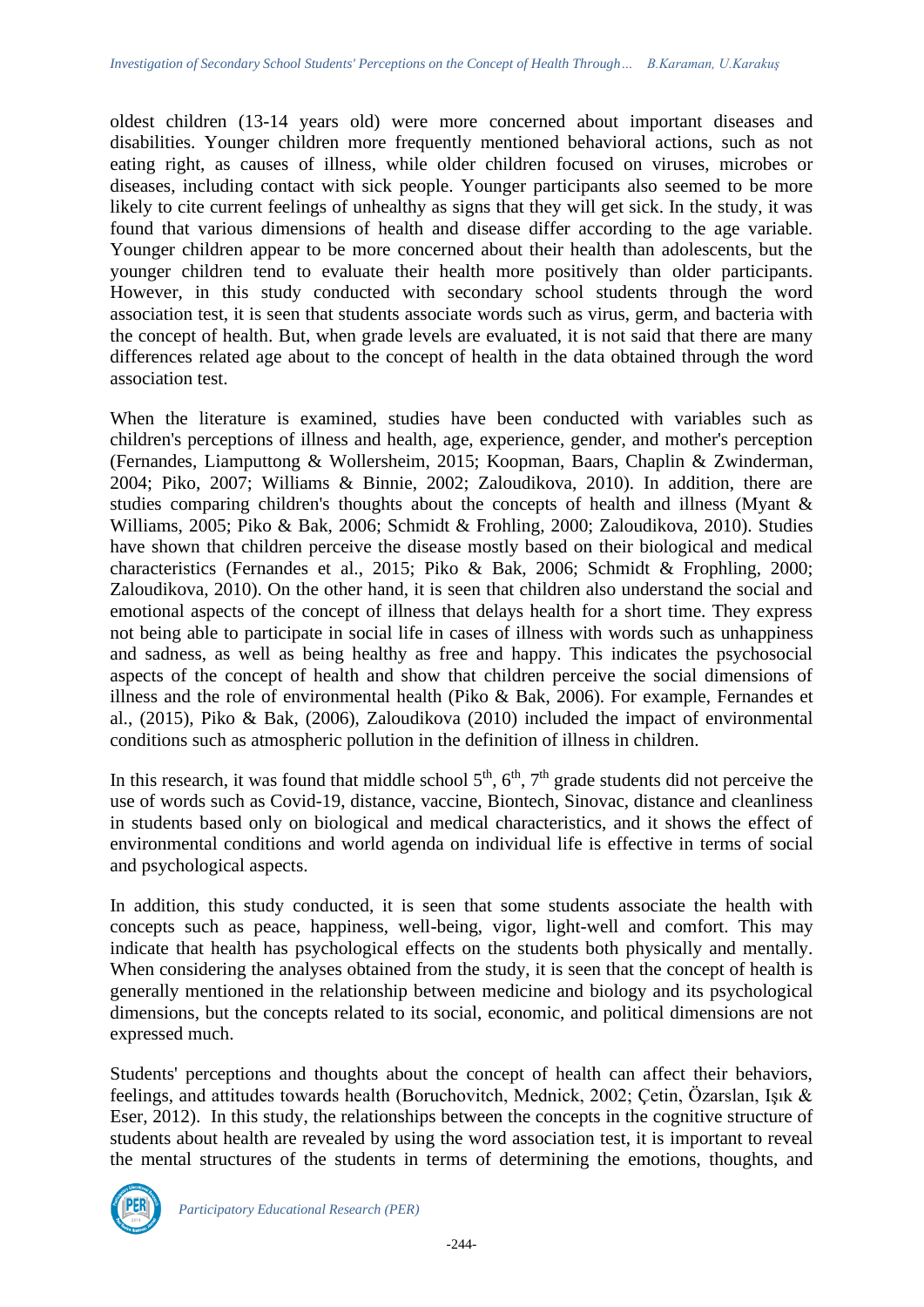behaviors of the students regarding the concept of health and contributing to the development of health as a result of these determined frameworks. Therefore, it is necessary to raise awareness of the students about health and to protect people's health in order to ensure a healthy life and to create and develop a healthy society (Araz, Harlak & Meşe, 2007).

In the lights of the results obtained from the research, the following suggestions can be made:

- Studies can be conducted on the effects of health responsibility on individuals and the government, which focus the individual and social dimensions of the concept of health, such as the right to health and environmental health.
- With these studies, students can be informed about their health rights and responsibilities
- This research, which is done in the screening model and determines the situation, can be conducted in the form of pre-test-post-test, and the conceptual development can be followed.
- Studies, conferences and activities can be held in the schools to make the students aware of health issues. Therefore, health personnel can be invited to the school.

## **References**

- Altman, D. G. & Revenson, T.A. (1985). Children's understanding of health and illness concepts: a preventive health perspective. *J Primary Prevent 6*, 53–67, <https://doi.org/10.1007/BF01325340>
- Araz, A., Harlak, H. & Meşe, G. (2007). Health behaviors and use of alternative medicine. *TSK* Preventive Medicine Bulletin, *6*(2), 112-122.
- Bahar, M., Johnstone, A. H. & Sutcliffe, R. G. (1999). Investigation of students' cognitive structure in elementary genetics through word association tests. *Journal of Biological Education, 33*(3), 134-141.
- Bahar, M. & Özatlı, S. (2003). Investigation of the cognitive structures of the first year high school students on the basic components of living things with the word communication test method. *Balıkesir University Journal of Science Institute, 5*(2), 75-85.
- Başıbüyük, A., Doğar, Ç., Gürses, A. & Yazıcı, H. (2004). Understanding levels and misconceptions of higher education students about weather and climate events. *Journal of National Education,162*, 255-270.
- Bonell, C., Humphrey, N. & Campbell, R. (2014). Why schools should promote students' health and wellbeing. *BMJ,* 348, 3078.
- Boruchovitch E. & Mednick B. R. (2002). The meaning of health and illness: some considerations for health psychology. *Psico-USF*, *7*(2), 175-183.
- Cachapuz, A. F. C. & Maskill, R. (1987). Detecting changes with learning in the organisation of knowledge: use of word association tests to follow the learning of collision theory. *International Journal of Science Education, 9*(4), 491-504.
- Campbell, J. D. (1975). Illness is a point of view: the development of children's concept of illness. *Child Development*, 46, 92-100.
- Cardellini, L. & Bahar, M. (2000). Monitoring the learning of chemistry through word association tests. *Australian Chemistry Resource Book, 19*, 59-69.
- Centers for Disease Control and Prevention. (2016). School health guidelines to prevent unintentional injuries and violence. *MMWR: Recommendations and reports: Morbidity and mortality weekly report. Recommendations and reports/Centers for Disease Control*, *50*(RR-22), 1-73.
- Çetin, G., Özarslan, M., Işık, E. & Eser, H. (2012). Students' views about health concept by drawing and writing technique. *Energy Education Science and Technology Part B: Social and Educational Studies,* Special Issue: 311-316.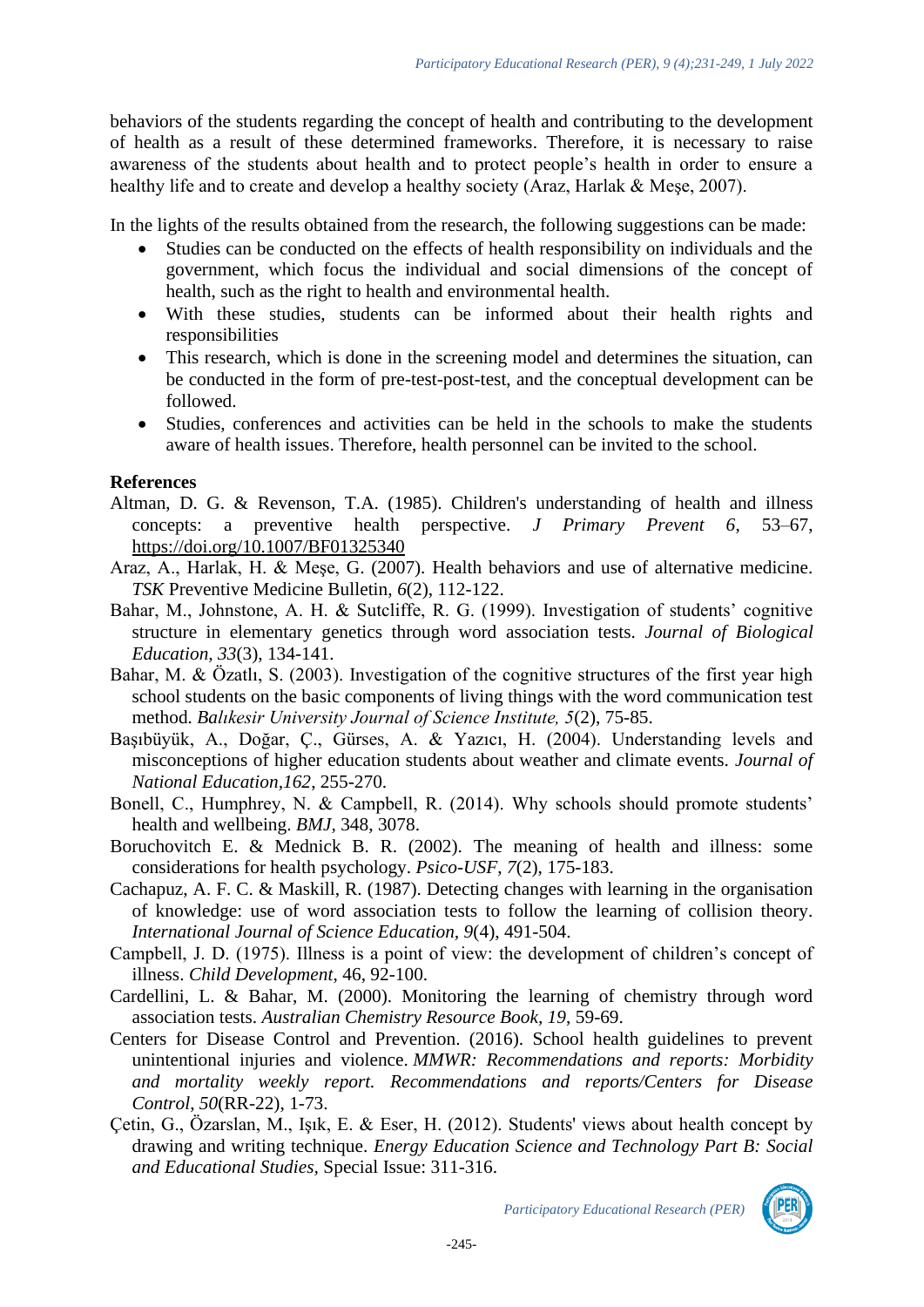- Çiftçi, S. (2009). An essay on the basic qualities of word associations according to the gender variable. *Turkish Studies, 4*(3), 633- 654.
- Cirhinlioğlu, Z. (2019). *Sağlık* sosyolojisi [Health sociology]. Ankara: Nobel Academic Publ.
- Creswell, J. W. (2017). *Educational Research: Planning, Conducting and Evaluating Quantitative and Qualitative Research*. Istanbul: EDAM
- Deveci, H., Çengelci Köse, T. & Gürdoğan Bayır, Ö. (2014). Cognitive structures of preservice teachers regarding social sciences and social studies concepts: word association test application. *Adıyaman University Journal of Social Sciences Institute, 7*(16), 101- 124.
- Ercan, F., Taşdere, A. & Ercan, N. (2010). Observation of cognitive structure and conceptual change through word association test. *Journal of Turkish Science Education, 7*(2)*,* 136- 154.
- Fernandes, S., Liamputtong, P. & Wollersheim, D. (2015). What makes people sick? Burmese refugee children's perceptions of health and illness. *Health Promotion International, 30*(1): 151–161.
- Grossman, M. (2015). *The relationship between health and schooling: What's new Nordic Journal of Health Economics, 3*(1), 7-17.
- Hovardas, T. & Korfıatıs, K. J. (2006). Word associations as a tool for assessing conceptual change in science education. *Learning and Instruction,* 16, 416-432.
- Işıklı, M., Taşdere, A. & Göz, N. L. (2011). Examination of pre-service teachers' cognitive structures towards Atatürk's principles through word association test. *Uşak University Journal of Social Sciences, 4*(1), 50-72.
- Johnstone, A. H., & Moynihan, T. F. (1985) The relationship between performances in Word association tests and achievement in chemistry. *European Journal of Science Education,*7, 57-66.
- Karasar, N. (2014). *Bilimsel araştırma yöntemi, kavramlar-ilkeler-teknikler [Scientific research method, concepts-principles-techniques].* Ankara: Nobel Publication.
- Kabapınar, F. (2003). Constructivist science teaching. Active Learning and Teaching Methods Seminar Lecture Notes. Ankara: Ankara University Faculty of Educational Sciences Education Research and Application Center, *EAUM*.
- Karaduman, B. (2016). *From scıentıfıc knowledge to learned knowledge: ınvestıgatıon of the concepts about "gases" through dıdactıc transposıtıon ın hıgher educatıon.* (Unpublished Master's Thesis). Çukurova University, Institute of Educational Sciences, Adana
- Karakuş, U. (2019). Investigation of Social Studies Teacher Candidates' Perceptions on Natural Disaster Concepts by Using the Word Association Test. *Cumhuriyet International Journal of Education, 8*(3), 735–751.
- Kemn, J., & Close, A. (1995). *Health promotion in school: Health promotion theory and practice.* London: McMillan Press.
- Koopman, H. M., Baars, R. M., Chaplin, J. & Zwinderman, K. H. (2004) Illness through the eyes of the child: The development of children's understanding of the causes of illness. *Patient Education and Counseling,* 55, 363–370.
- Kostova, Z., & Radoynovska, B. (2008). Word association test for studying conceptual structures of teachers and students. *Bulgarian Journal of Science Education Policy*, *2*  (2), 209-231.
- Kurt, H., Ekici, G., Gökmen, A., Aktaş, M. & Aksu, Ö. (2013). The Effect of Learning Styles on Secondary School Students' Perceptions of the Biology Laboratory Classroom Environment. *Turkish Studies*, *8*(6), 157-177.

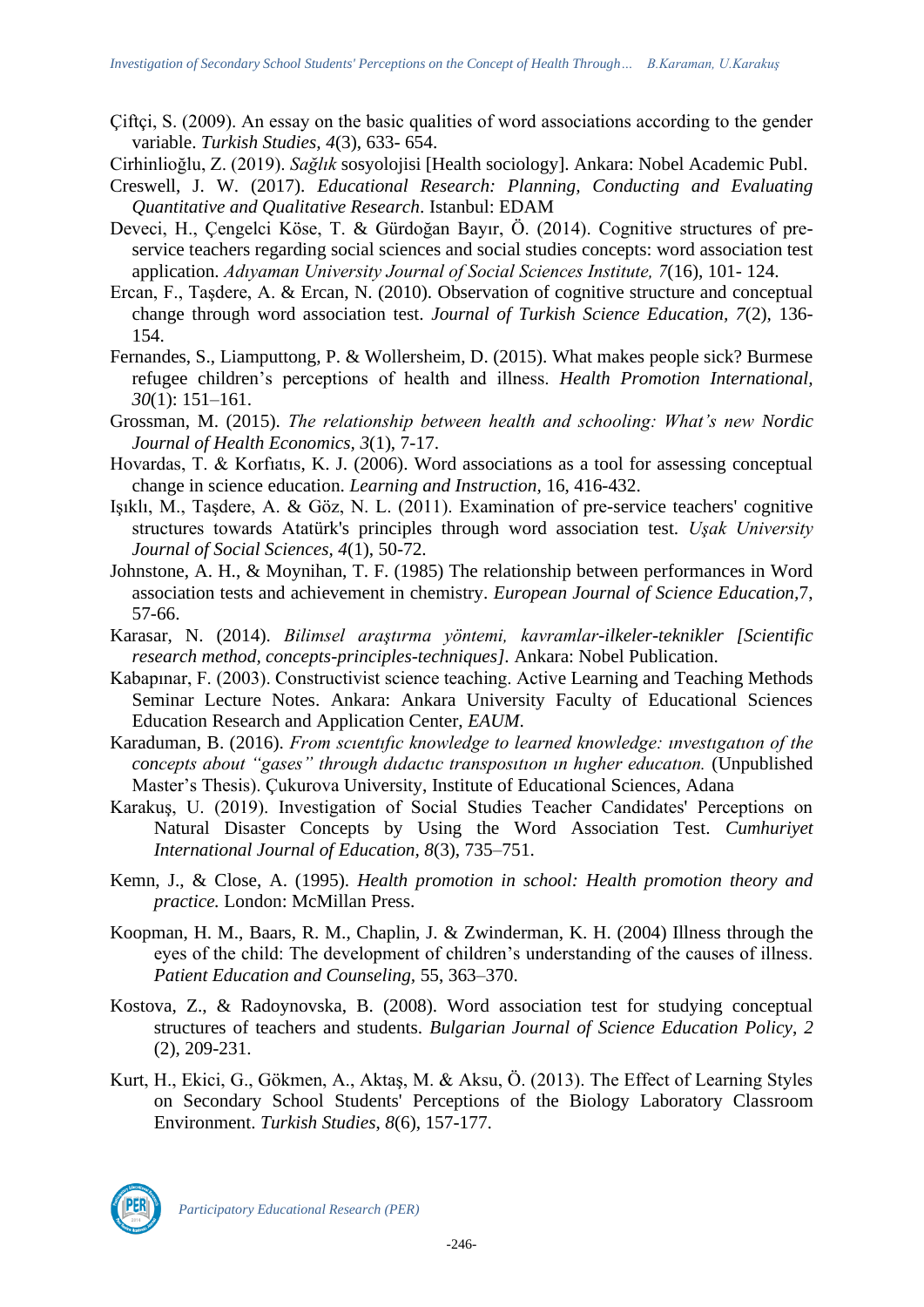- Lewis, G. (2001). "Health-An Elusive Concept". Health and Ethnicity. Helen Macbeth (ed.), London: Sage Publication.
- Lynagh, M., Knight, J., Schofield, M.J. & Paras, L. (1999). Lessons Learned From The Hunter Region Health Promoting Schools Project in New South Walws, Australia. *Journal of School Health, 69*(6), 227-232.
- Ma, Y., Nolan, A., & Smith, J. P. (2018). The value of education to health: Evidence from Ireland. *Economics & Human Biology,* 31, 14-25.
- Mahajan, B. S. & Chunawala, S. (1999). Indian secondary students' understanding of different aspects of health, International *Journal of Science Education, 21*(11), 1155- 1168, DOI: [10.1080/095006999290129.](https://doi.org/10.1080/095006999290129)
- Merten, M. J., Williams, A. L. & Shriver, L. H. (2009). Breakfast consumption in adolescence and young adulthood: parental presence, community context, and obesity. *Journal of American Dietetic Association, 109*(8), 1384-1391.
- Merriam, S. B. (2013). Designing the research and choosing a sample (Trans. S.Turan and D. Yılmaz), S. Turan (Trans. Ed.), A guide for qualitative research and practice, Ankara. Nobel. 55-82
- Mouratidi, P. S., Bonoti, F. & Leondari, A. (2016). Children's perceptions of illness and health: An analysis of drawings, *Health Education Journal*, *75*(4) 434-447, DOI: 10.1177/0017896915599416.
- Myant, K. A & Williams, J. M. (2005). Children's concepts of health and illness: Understanding of contagious illnesses, non-contagious illnesses and injuries. *Journal of Health Psychology* 10(6), 805–819.
- Moscovici, S. (1988). Notes towards a description of social representations. *European Journal of Social Psychology, 18*(3): 211–250.
- Natapoff, J. N. (1978). Children's views of health: a developmental study*. Americam Journal of Public Health*, 68, 995-1000.
- Özcan, Ö., & Tavukçuoğlu, E. (2018). Investigating the high school students' cognitive structures about the light concept through word association test. *Journal of Education and Future*, 13, 121-132.
- Piko, B. F. (2007). Self-perceived health among adolescents: The role of gender and psychosocial factors. *European Journal of Pediatrics,* 166, 701–708.
- Piko, B. F. & Bak, J. (2006) Children's perceptions of health and illness: Images and lay concepts in preadolescence. *Education Research, 21*(5), 643–653.
- Reeve, S. & Bell, P. (2009). Children's self-documentation and understanding of the concepts 'healthy' and 'unhealthy', *International Journal of Science Education,* 31:14, 1953- 1974.
- Sayıl, M., Uçanok, Z. & Güre, A. (2002). Emotional needs, conflict areas with family and self-concept in early adolescence: a descriptive review. *Journal of Child and Youth Mental Health, 9*(3), 155-166.
- Selekman, J. (2006). *School nursing: A comprehensive text*. Philadelphia: FA Davis Company.

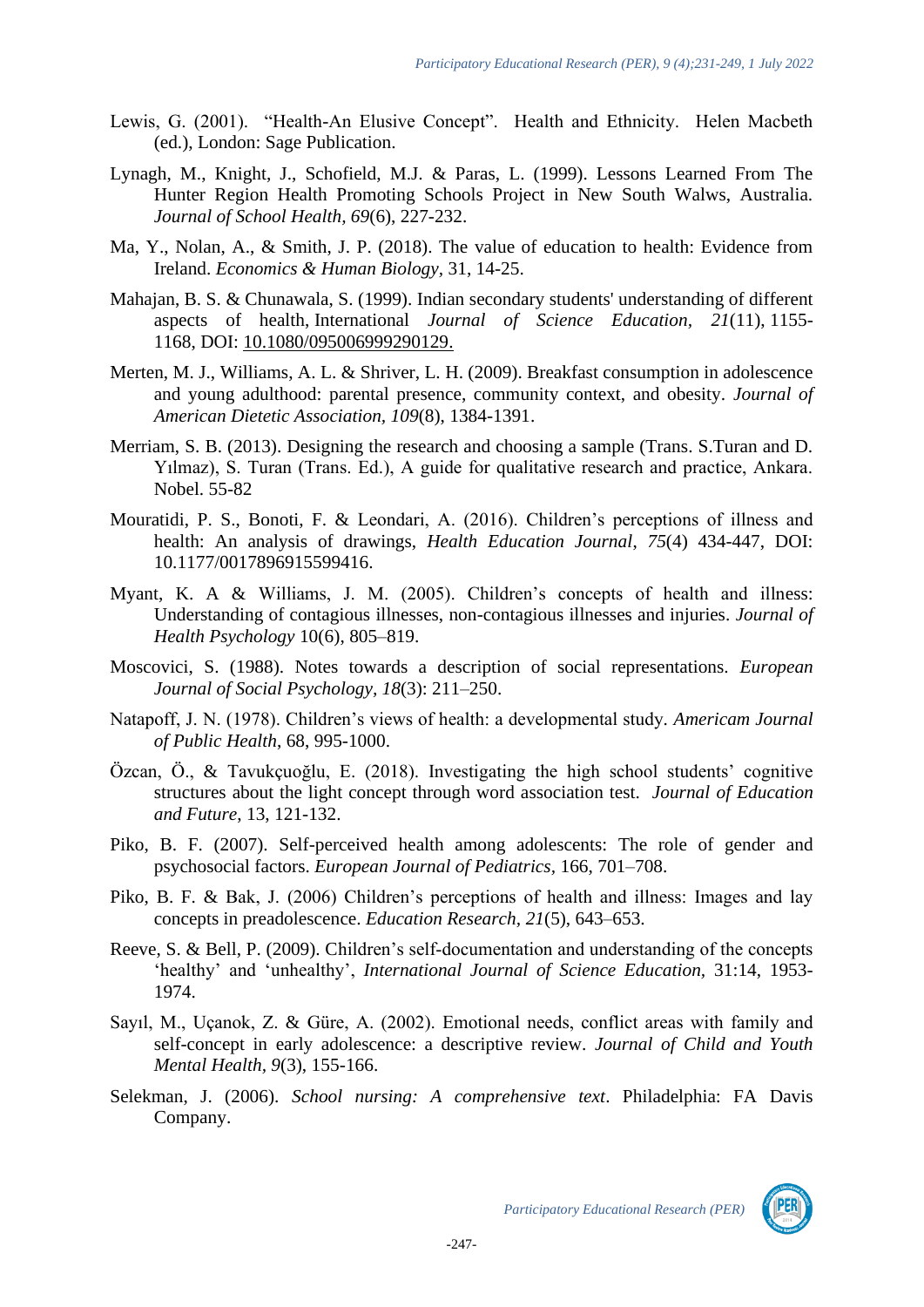- Sert, A. E. (2021). Examination of social studies teacher candidates' cognitive structures related to global problems by word association test. (Unpublished Master's Thesis). Fırat University, Institute of Educational Sciences, Elazığ.
- Schmidt, L. R & Frohling, H. (2000). Lay concepts of health and illness from a developmental perspective. *Psychology and Health,* 15, 229–238.
- Shavelson, R. J. (1974). Methods for examining representations of a subject-matter structure in a student's memory. *Journal of Research in Science Teaching*, 11, 231-249.
- Suzanne, R. & Philip, B. (2009). Children's Self‐documentation and Understanding of the Concepts 'Healthy' and 'Unhealthy'. *International Journal of Science Education, 31*(14), 1953-1974, DOI: 10.1080/09500690802311146.
- Şimşek, M. (2013). Determination of social studies teacher candidates' cognitive structures and alternative concepts on geographic information systems (GIS) by word association test. *Researcher: Social Science Studies, 1*(1), 64- 75.
- Taşdere, A., Özsevgeç, T., & Türkmen, L. (2014). A complementary measurement tool for the nature of science: word association test. Journal of Science Teaching*, 2*(2), 129-144.
- Tokcan, H. & Yiter, E. (2017). Examination of  $5<sup>th</sup>$  grade students' cognitive structures related to natural disasters by word association test (WAT). Journal of Ahi Evran University Kırsehir Education Faculty, *18*(1), 115-129.
- Tsai, C., & Huang, C. M. (2002). Exploring students' cognitive structures in learning science: A review of relevant methods. *Journal of Biological Education*, 36, 163-169.
- Uzunkaya, A. (2007). *The study of the effects of a instruction based on the relating misconceptions and multiple intelligence areas on breaking misconceptions. Microorganisms?* (Unpublished Master's Thesis). Balıkesir University, Institute of Educational Sciences, Balıkesir.
- Ürek, H., & Dolu, G. (2020). A case study utilizing the cognitive structures of exceptionally talented students regarding chemical change via word association. *Gifted Education International, 36*(1) 50–70.
- Yavaş, M. (2021). *Investigation of middle school student's cognitive structures regarding political literacy concepts through the Word Association Test (WAT).* (Unpublished Master's Thesis). Gazi University, Institute of Educational Sciences, Ankara.
- Yel, Ü, & Çetin, T. (2019, October). Investigation of the cognitive structures of secondary school students about the concept of tourism through word association test, The second International Congress on Geographical Education (ICGE/UCEK-2019)**,** Eskişehir/Turkey, Abstract retrieved from:<http://2019.ucek.org/bildiriler-kitabi/>
- Yıldırım, A. & Şimşek, H. (2018). *Sosyal bilimlerde nitel araştırma yöntemleri [Qualitative research methods in the social sciences],* (11th Ed.)*.* Ankara: Seçkin Publication.
- Yılmaz, H. (2019). *Examining the 5th grade student's perceptions about regions of Turkey through the word association tests.* (Unpublished Master's Thesis). Niğde Ömer Halisdemir University, Institute of Educational Sciences, Niğde.
- Vince-Whitman C., Aldinger, C., Levinger, B. & Birdhistle, I. (2000). Thematic studies. School health and nutrition. World Education Forum, Dekar, Senegal: UNESCO.
- Wang, L. Y., Gutin, B., Barbeau, P., Moore, J. B., Hanes, J., Johnson, M. H., Cavnar, M., Thornburg, J. & Yin, Z. (2008). Cost-effectiveness of a school-based obesity prevention program. *Journal of School Health. 78*(12), 619-624.
- Williams, J. M. & Binnie, L. M. (2002). Children's concepts of illness: An intervention to improve knowledge. *British Journal of Health Psychology,* 7, 129–147.



*Participatory Educational Research (PER)*